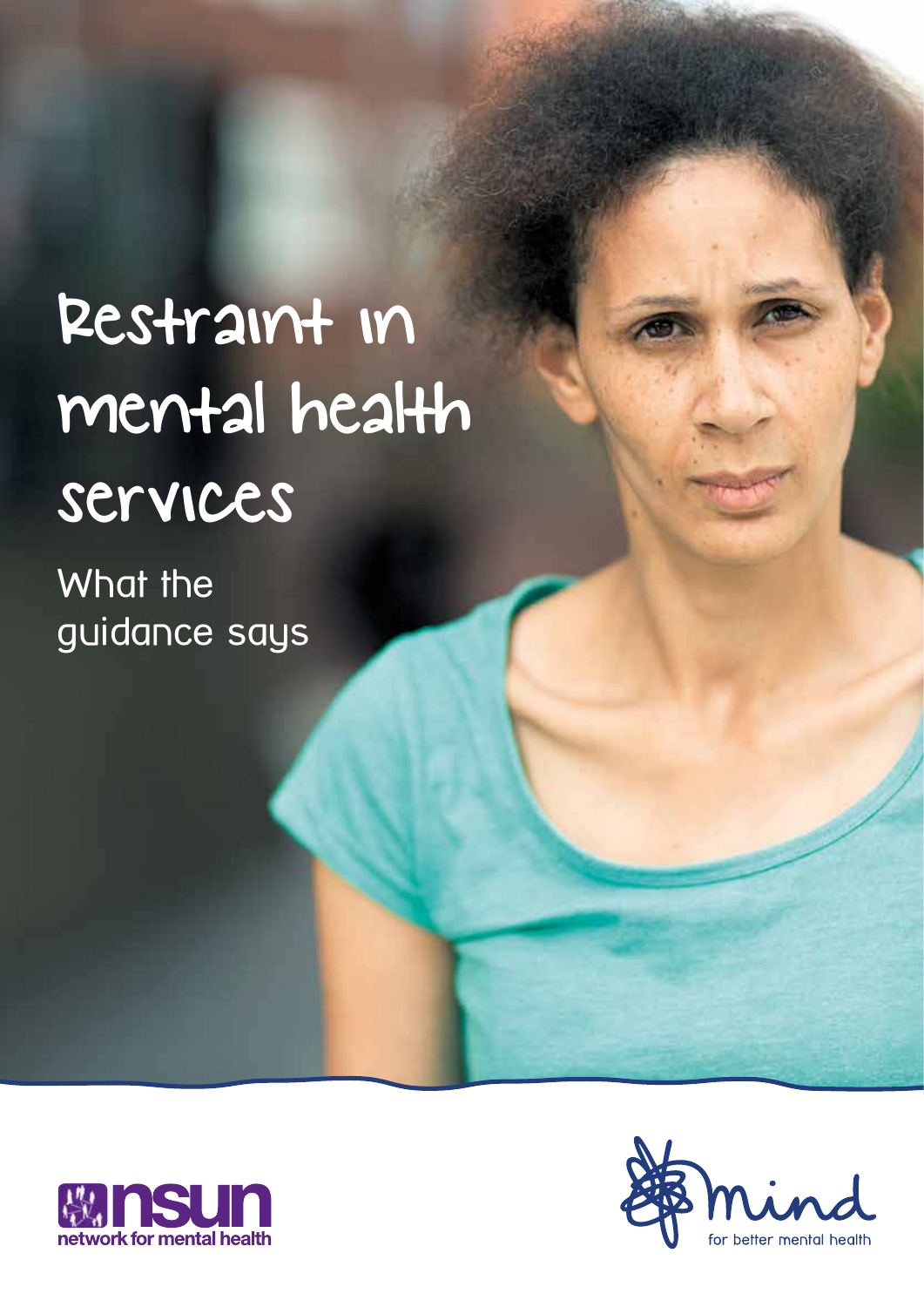# Acknowledgements

We are very grateful to our advisory group, people who shared their experience and insights in focus groups or through questionnaires, and campaigners and their colleagues who shared their stories. They include: Niki Glazier, Henderson E. Goring, Dorothy Gould, Carolyn Green, Naomi Good, Gary Molloy, Hannah Moore, Kim Parker, Sarah Rae, Sarah Yiannoullou, Derby Mental Health Action Group, Healthy Minds (Calderdale), Maat Probe Group (Sheffield), People's Network (Hackney), Viewpoint (Hertfordshire).

This report provides information about restraint and other restrictive interventions in mental health services. It goes with the companion guide Restraint in mental health services: Influencing change in your area, which sets out how you can get involved in shaping your services and campaigning locally.

## **Wales**

This report focuses more on England because it builds on Mind's campaigning in England; one of its aims is to spread awareness of Department of Health guidance. However, much of the information applies in Wales as well and we have included Wales-specific data and references.

This guide's companion document, Restraint in mental health services: Influencing change in your area, is for people in England and Wales.

For more information about restraint campaigning in Wales please contact Rhiannon Hedge at [r.hedge@mind.org.uk](mailto:r.hedge%40mind.org.uk?subject=)



This information was written and produced by Mind's Policy & Campaigns team in partnership with the National Survivor User Network. Published in 2015 © Mind 2015 To be reviewed in 2018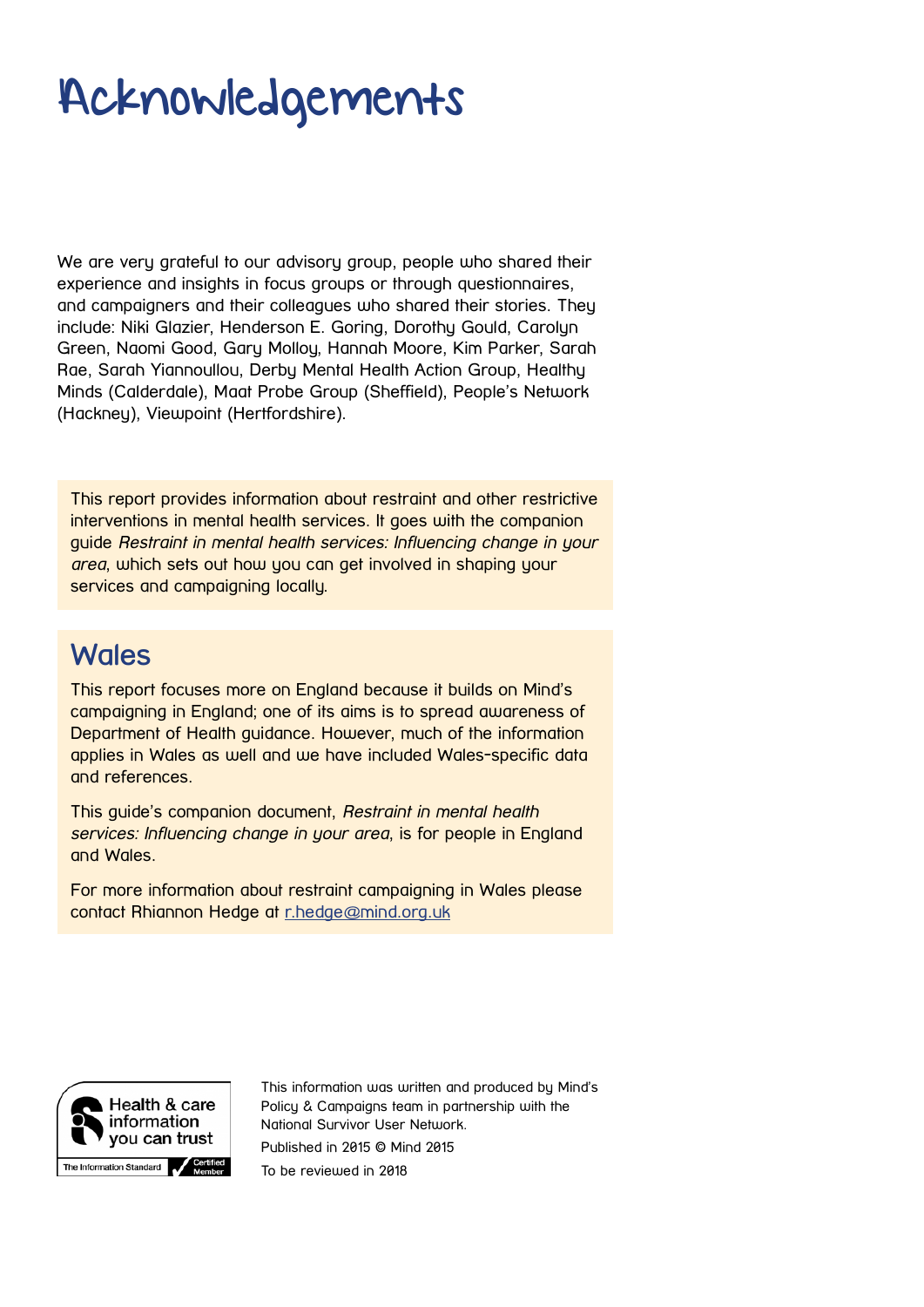# <span id="page-2-0"></span>**Contents**

| <b>Foreword by NSUN (National</b><br><b>Survivor User Network)</b> | 4              |
|--------------------------------------------------------------------|----------------|
| <b>Introduction</b>                                                | 7              |
| Mind's view on face down<br>(prone) restraint                      | 7              |
| What this report is for                                            | $\overline{ }$ |
| What we aim to achieve                                             | 7              |
| What is restraint?                                                 | 8              |
| Overview                                                           | 8              |
| The purpose of restraint                                           | 10             |
| The context of restraint                                           | 10             |
| The scale of use of restraint                                      | 11             |
| <b>Experiences of restraint</b>                                    | 12             |
| What do people want to change?                                     | 16             |
| What does the guidance say?                                        | 17             |
| The guidance available                                             | 17             |
| Key points from the guidance                                       | 18             |
| What good practice initiative<br>are there?                        | 20             |
| 4Pi National Involvement Standards                                 | 20             |
| No Force First                                                     | 20             |
| Positive and Safe Champions Network                                | 20             |
| <b>PROMISE</b>                                                     | 21             |
| <b>RESPECT</b>                                                     | 21             |
| Restraint Reduction Network™                                       | 21             |
| <b>RESTRAIN YOURSELF</b>                                           | 21             |
| Safewards                                                          | 21             |

| <b>Campaigners' stories</b>                                        | 22 |
|--------------------------------------------------------------------|----|
| Maat Probe: Group campaign<br>in Sheffield                         | 22 |
| <b>PROMISE: Spark to a flame</b>                                   | 24 |
| Campaigning on the use of seclusion<br>and restraint in Derbyshire | 26 |
| Where can I find out more?                                         | 28 |
| Mental health organisations                                        | 28 |
| Guidance in England                                                | 28 |
| Guidance in Wales                                                  | 28 |
| Guidance in England and Wales                                      | 29 |
| Good practice initiatives                                          | 29 |
| Endnotes                                                           |    |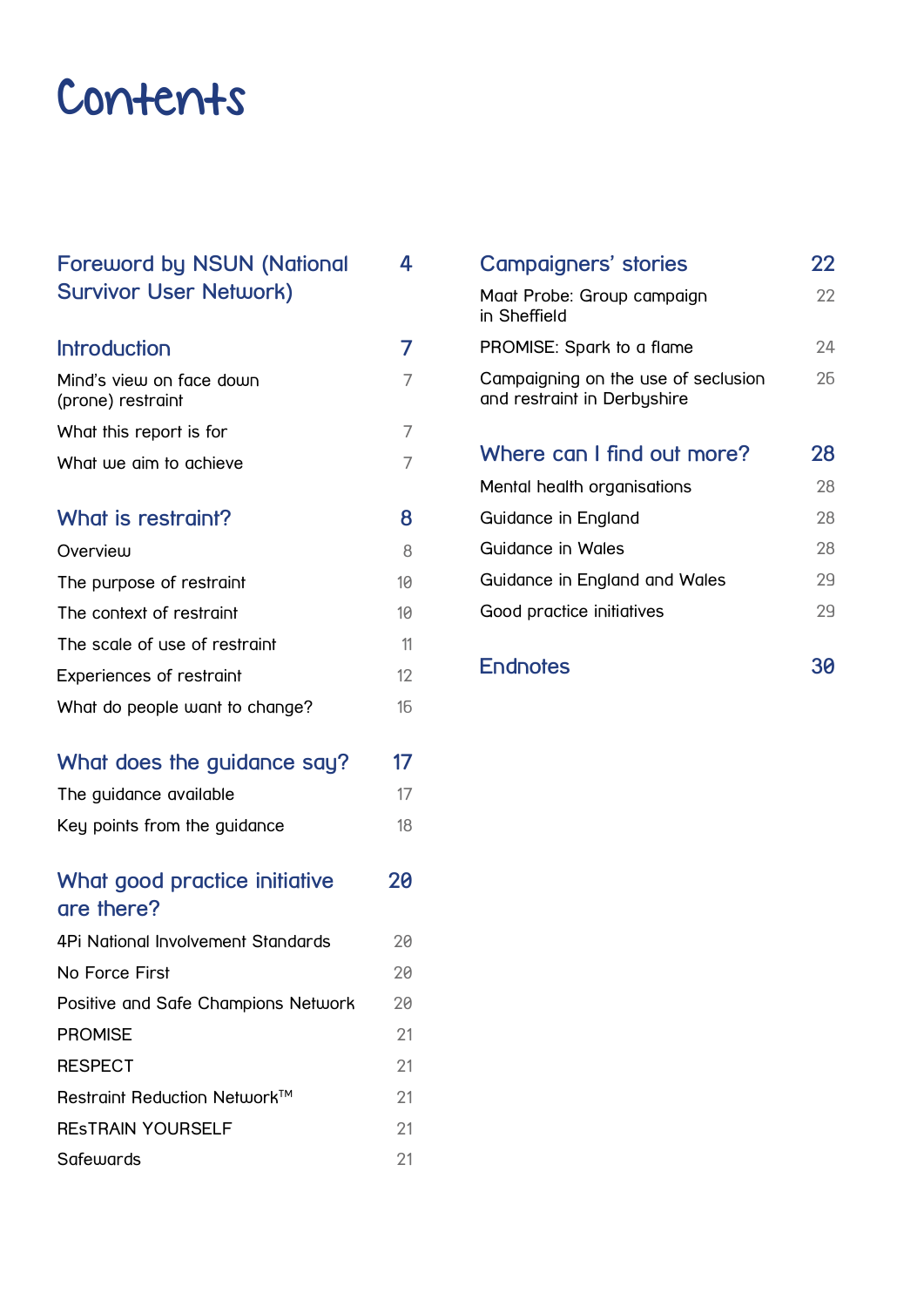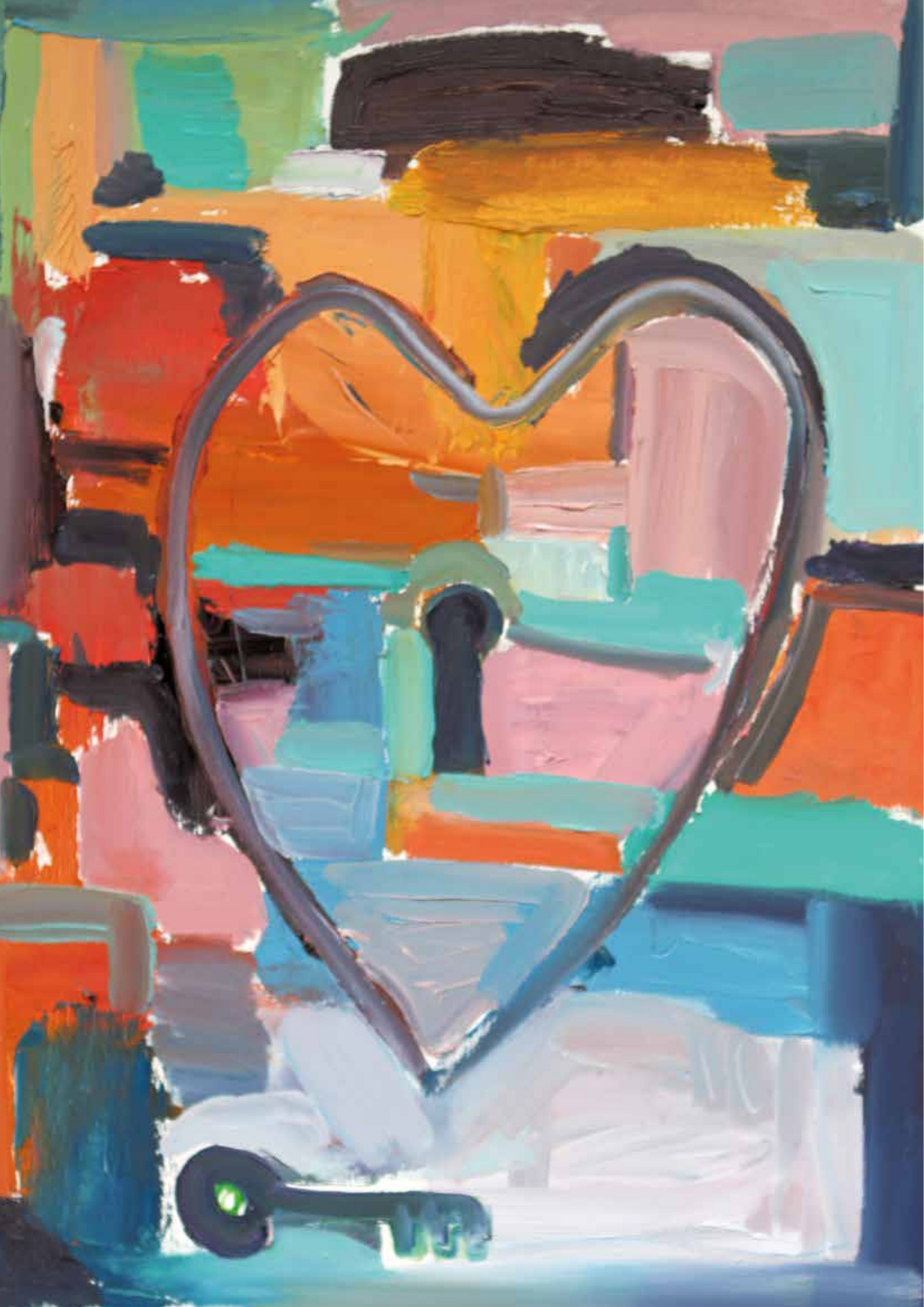# Foreword

# **National Survivor User Network**

Being physically restrained by staff as a patient on a psychiatric ward is not only humiliating and distressing, it can also be dangerous – even life-threatening. In 2011–12 there were almost 1,000 incidents of physical injury reported after restraint had been used.<sup>1</sup> But the emotional damage is costly, traumatising and can last a lifetime.

Restraint is not just about physically restraining people. It includes the use of medication to subdue patients, and the use of seclusion to confine and isolate someone on the ward. Abusive restraint can, however, take more subtle forms than these restrictive interventions. People tell of being subject to controlling behaviour and psychological manipulation on wards with a coercive culture. Common experiences are being unnecessarily prevented from going outside, accessing the internet or making a phone call. All of these acts potentially violate an individual's human rights. Often coming on top of the loss of liberty, they can be profoundly psychologically damaging.

Recognising the overuse and abuse of restraint, the Department of Health published guidance for health and social care providers in 2014.<sup>2</sup> It called upon them to reduce the use of all forms of restraint and restriction, and to eliminate the dangerous practice of face down restraint. We do not know, however, how much this guidance is being acted upon on the ground. Even the CQC acknowledges, with many trusts failing to submit the necessary data, the extent of the misuse of restraint nationally cannot be reliably assessed.<sup>3</sup> The CQC are now paying closer attention to restraint, and providers' practice affects their ratings and sometimes leads to enforcement action.4

This guide is intended to empower people to challenge how restraint is used in their local mental health services and to hold NHS professionals to account. NSUN exists to promote and support the rights of people – ensuring we have a voice, and are able to challenge damaging practices. Working together, we can end the abuse of restraint in our mental health services, a practice which has no place in modern, civilised society.

**Sarah Yiannoullou and Naomi Good**  National Survivor User Network

# **About the artwork**

Having spent 10 years in and out of hospital through the nineties with bipolar disorder, I would experience being restrained on many occasions. From these experiences, there seemed to be a lack of empathy and compassion around the use of restraint.

My painting 'Harmonia' is about the importance of empathy and compassion around restraint and how both of these aspects should be at the forefront of discussions around restraint as we move forward.

We hear so much about mindfulness these days. 'Harmonia' is about heartfulness – connecting with the heart to develop and maintain wellbeing, and to aid healing and recovery.

#### **Gary Molloy**

Artist & advisory group member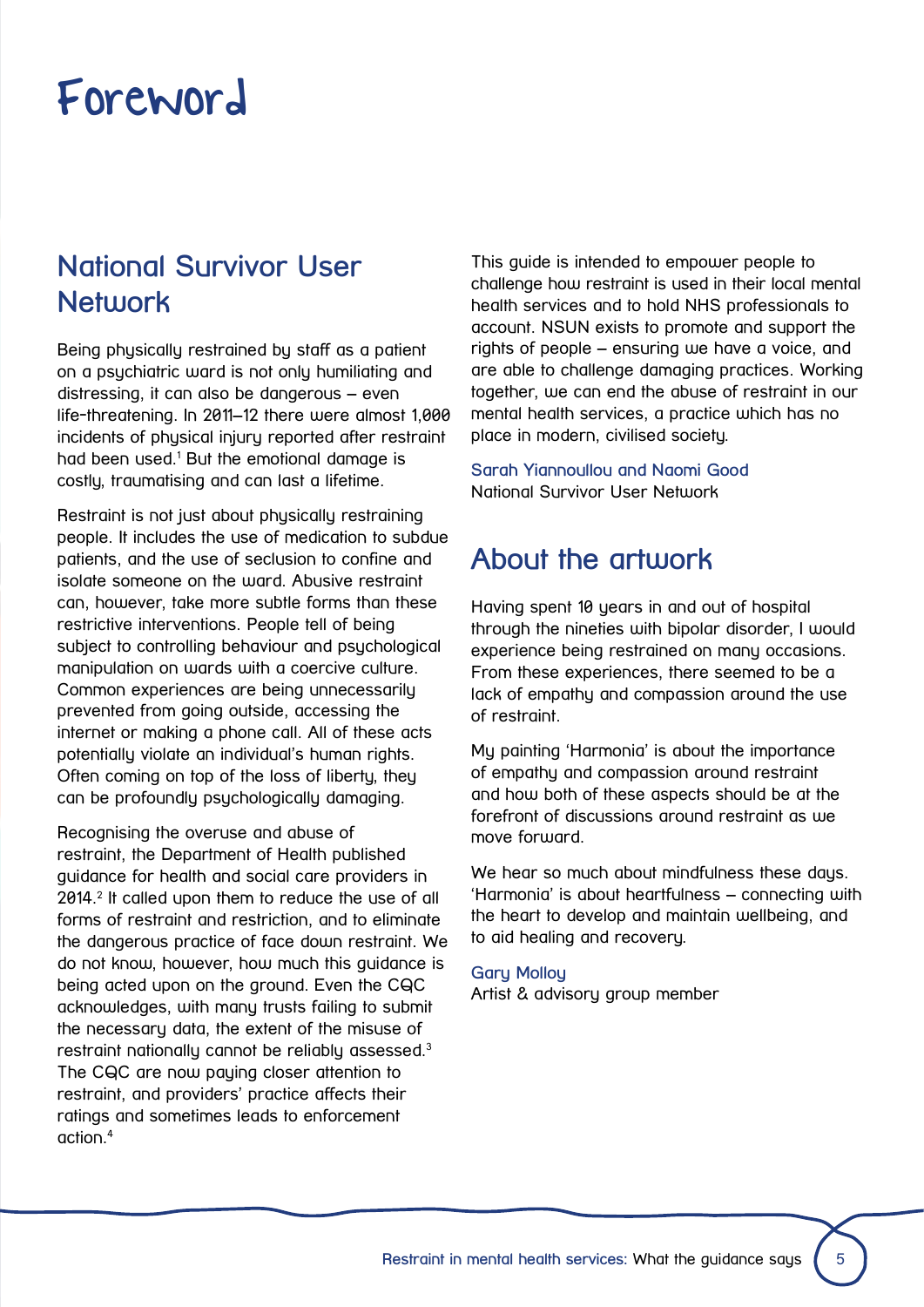# Physical restraint can cause unnecessary distress on the mind…

NSUN Manifesto consultation, 2015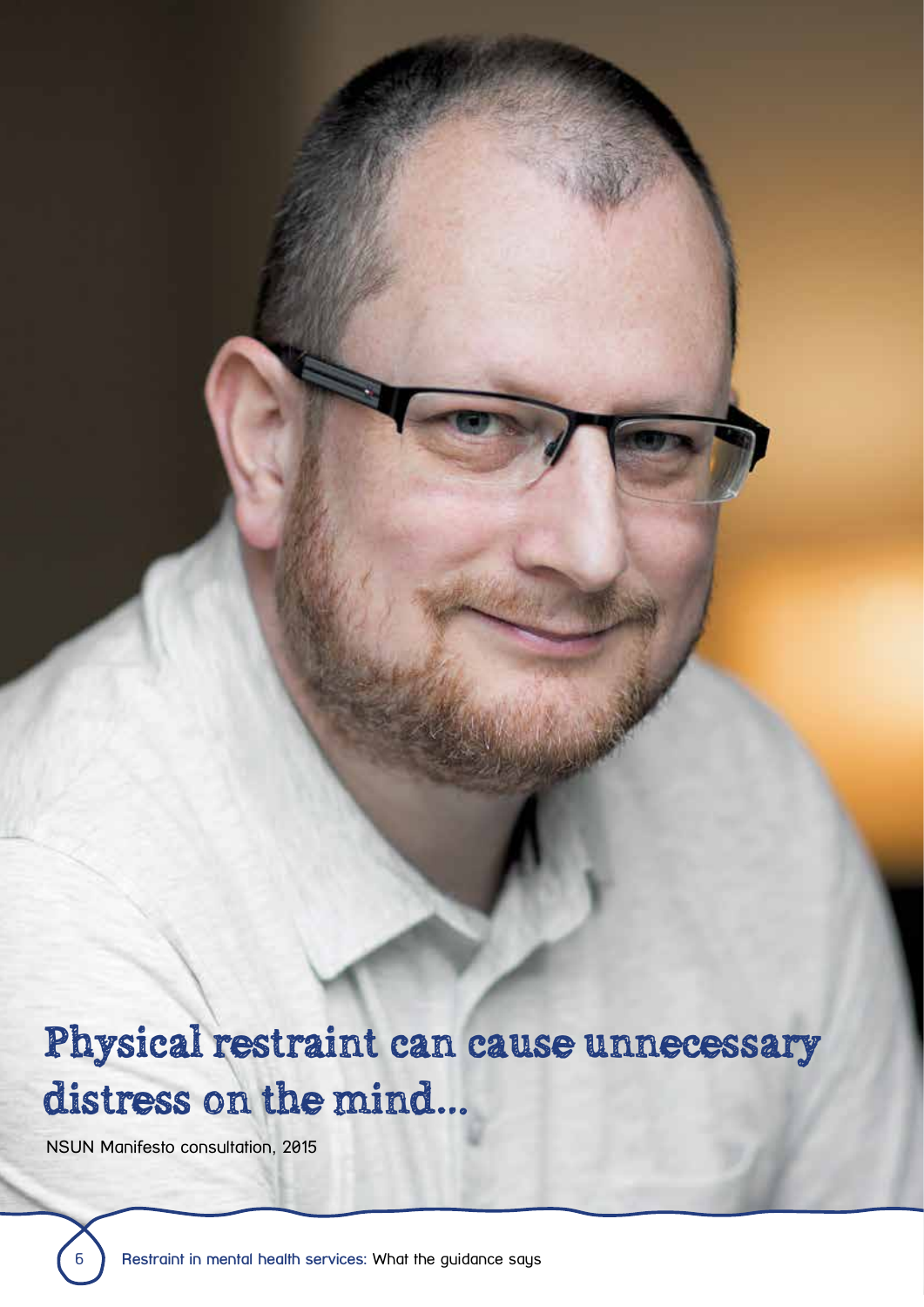# <span id="page-6-0"></span>Introduction

## **Mind's view on face down (prone) restraint**

When we launched our campaign in 2013 we called for an end to face down restraint. Reactions to this highlighted different views about the risks of different physical holds and what might be necessary in some circumstances. We still want to see an end to this practice and to other restraint techniques that are hazardous or cause fear or pain.

We think the main way to do this is to make wards calmer and safer places, where staff and patients know each other better, where there is a determination not to rely on force, and using the kinds of good practice described in this guide. Where wards become better places to be, evidence shows that frustration and agitation are reduced along with the need for restraint. Then, if physical intervention cannot be avoided, it should be done without holding people down if at all possible.

# **What this report is for**

Together with Restraint in mental health services: Influencing change in your area, this report is a resource for people who want to change the practice of restraint in mental health services and end reliance on force, particularly on adult mental health wards. It is mainly aimed at people who use mental health services, carers, advocates and campaigners.

This report provides information about restraint, people's experiences, official guidance, good practice and campaigners' stories.

Restraint in mental health services: Influencing change in your area provides practical information about how you can influence practice.

If you need to complain or report abuse and want to find out more, please see Restraint in mental health services: Influencing change in your area or contact Mind's legal line on 0300 466 6463 or at [legal@mind.org.uk](mailto:legal@mind.org.uk)

## **What we aim to achieve**

We want to spread good practice and end reliance on force. Both Mind and NSUN have campaigned for people using mental health services to be treated fairly, positively and with respect. Mind's 2013 campaign about the use of physical restraint helped lead to new national guidance in England, Positive and Proactive Care. Now we hope that more people will get involved in shaping policies and improving practice.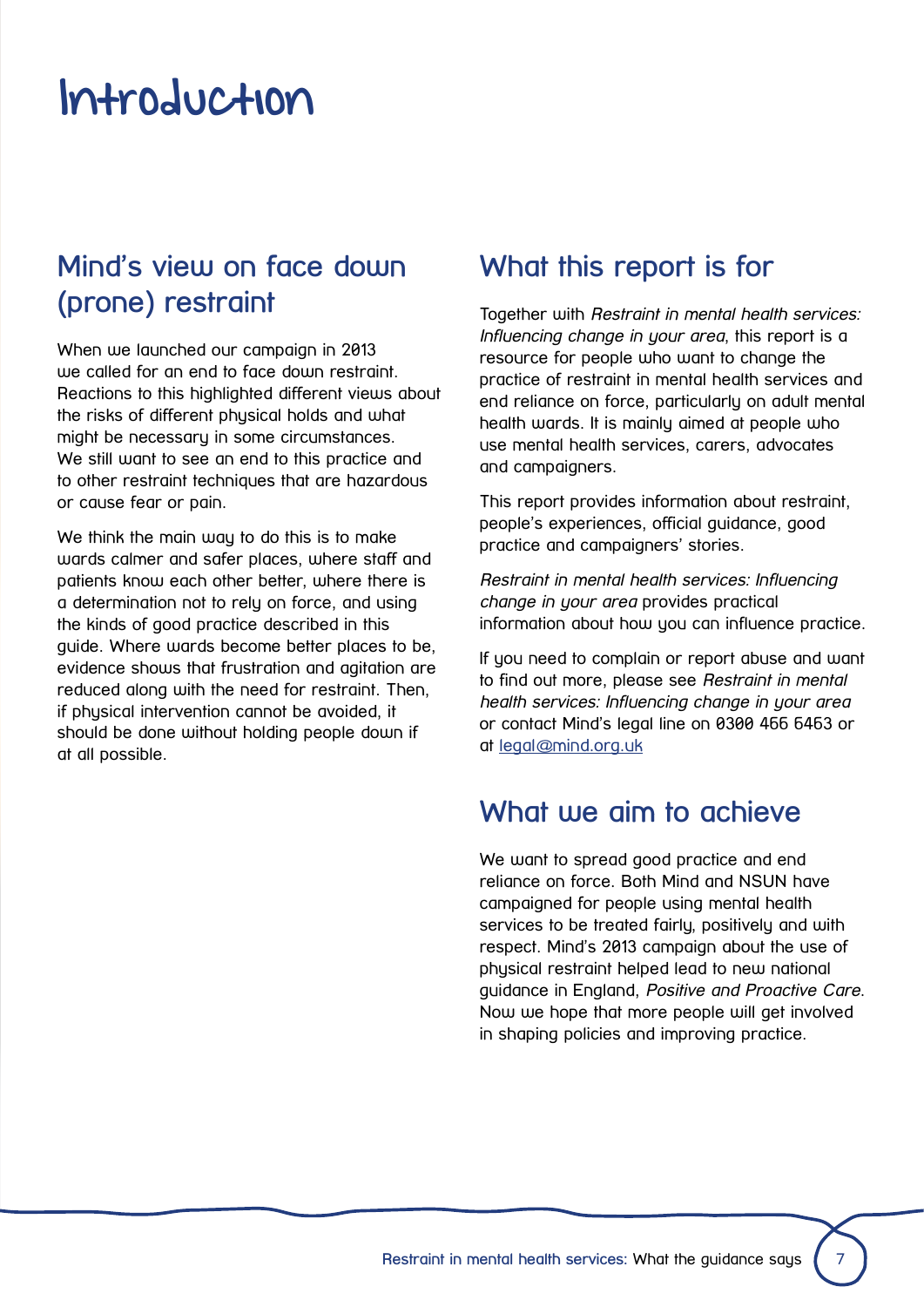# <span id="page-7-0"></span>What is restraint?

## **Overview**

Restraint can mean different things to different people. Different terms all have slightly different meanings.

### **Restrictive practice**

'Restrictive practice' has been explained as making someone do something they don't want to do or stopping someone doing something they want to do.<sup>5</sup> It can include stopping people from going outside or from using the internet or phone. The Mental Health Act Code of Practice says these restrictions should not be imposed as blanket rules (where they apply to everyone on a ward regardless), but only if they are necessary because of a specific individual risk.

#### **Restrictive interventions**

'Restrictive interventions' include observation, seclusion, manual restraint, mechanical restraint and chemical restraint which may include rapid tranquillisation (see box across page). These are all deliberate acts that restrict someone's movement or freedom so as to take control of a dangerous situation or to end or reduce danger to the person concerned or others.<sup>5</sup> Acts like these all have the potential to violate the person's human rights.

#### **Restraint**

We are using 'restraint' as shorthand for all the restrictive interventions listed in the box across the page.There are other practices on this spectrum which people experience as restrictions or restraint: **psychological coercion and manipulation**, and withdrawal of care, resources and/or information. They are not 'interventions' because they are not methods that that staff are expected or allowed to use, but can occur where there is a coercive or controlling ward culture.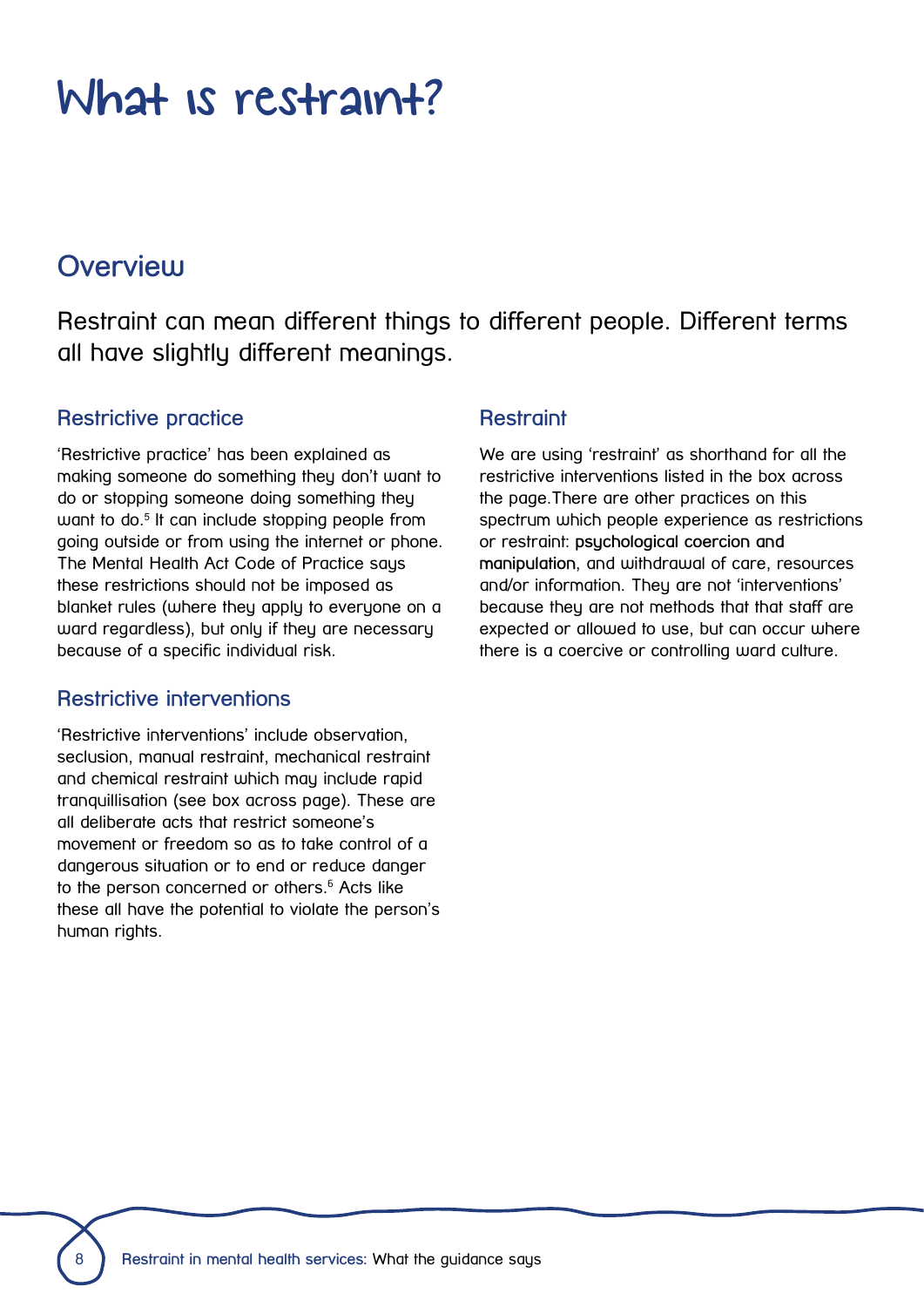| Type of restraint                                                                                                                                     | Definitions and explanations taken from official sources*                                                                                                                                                                                                                                                                                          |
|-------------------------------------------------------------------------------------------------------------------------------------------------------|----------------------------------------------------------------------------------------------------------------------------------------------------------------------------------------------------------------------------------------------------------------------------------------------------------------------------------------------------|
| <b>Physical restraint</b><br>Holding - also called manual<br>restraint                                                                                | Any direct physical contact where the intention is to prevent,<br>restrict, or subdue movement of the body (or part of the body)<br>of another person. (Positive and proactive care and Mental<br><b>Health Act Code of Practice)</b>                                                                                                              |
| <b>Mechanical restraint</b><br>Handcuffs or other equipment.<br>Used in high secure hospital or<br>when people are moving between<br>secure hospitals | The use of a device to prevent, restrict or subdue movement<br>of a person's body, or part of the body, for the primary<br>purpose of behavioural control. (Positive and Proactive Care<br>and Mental Health Act Code of Practice)                                                                                                                 |
| <b>Chemical restraint</b><br><b>Medication</b>                                                                                                        | The use of medication which is prescribed, and administered<br>for the purpose of controlling or subduing disturbed/violent<br>behaviour. This does not include where it is prescribed for the<br>treatment of a formally identified physical or mental illness.<br>(Positive and proactive care)                                                  |
|                                                                                                                                                       | Rapid tranguillisation is the use of medication to calm or lightly<br>sedate an individual to reduce the risk of harm to self or<br>others and to reduce agitation and aggression. (Code of<br>Practice)                                                                                                                                           |
|                                                                                                                                                       | The Code of Practice says it may include oral medication or<br>injections; NICE says it refers to an injection given if oral<br>medication is not possible or appropriate and urgent sedation<br>with medication is needed. Both are clear that oral medication<br>should always be considered first.                                              |
|                                                                                                                                                       | Use of medication by the parenteral route (usually<br>intramuscular or, exceptionally, intravenous) if oral medication<br>is not possible or appropriate and urgent sedation with<br>medication is needed. (NICE)                                                                                                                                  |
| <b>Seclusion</b>                                                                                                                                      | The supervised confinement and isolation of a patient, away<br>from other patients, in an area from which the patient is<br>prevented from leaving, where it is of immediate necessity<br>for the purpose of the containment of severe behavioural<br>disturbance which is likely to cause harm to others. (Mental<br>Health Act Code of Practice) |

Taken from:

Mental Health Act 1983: Code of Practice

Positive and proactive care: reducing the need for restrictive interventions (Department of Health guidance)

Violence and aggression: short-term management in mental health, health and community settings (NICE guidance)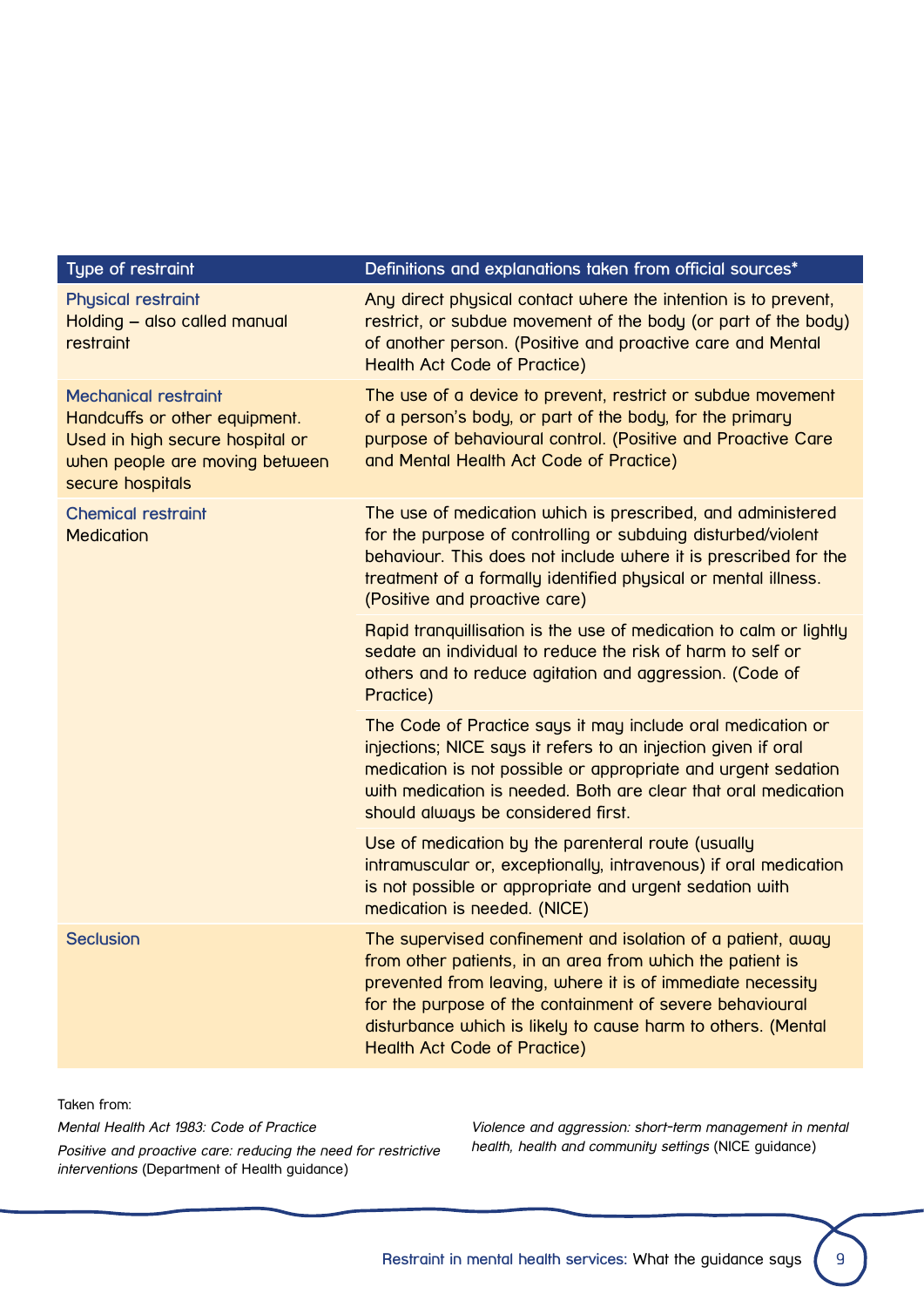# <span id="page-9-0"></span>**The purpose of restraint**

Healthcare staff do a challenging job and have to intervene where a person is a risk to themselves or others. However, restraint should only be used as a last resort, when prevention and deescalation have not worked. It should be done in a way that avoids pain and reduces fear and distress, with continuing efforts to de-escalate.

People expect staff to act where there is risk of harm – to be proactive in preventing difficult situations arising and to use their skills to de-escalate situations that do arise. Even when physical intervention is used, people have said it was okay when it was appropriate and done well, and in these cases could make you feel secure and cared for, or stop you hurting yourself. However we have also heard about a lot of restraint that was unnecessary and traumatising.

# **The context of restraint**

The culture and environment of wards can create the situations where restraint is used. If people are not listened to or given the opportunity to have a say in their care, have nothing to do or no-one to talk to, tensions can rise and people may become frustrated and distressed. Over-crowding, blanket or arbitrary rules and restrictions, and not being able to go out, all add to the pressure.

Reducing the use of restraint starts with getting the quality of care right.

One time I kicked a door, a couple of members of staff talked me down… They were reassuring and they explained that they weren't going to restrain me or isolate me. They asked me what the matter was.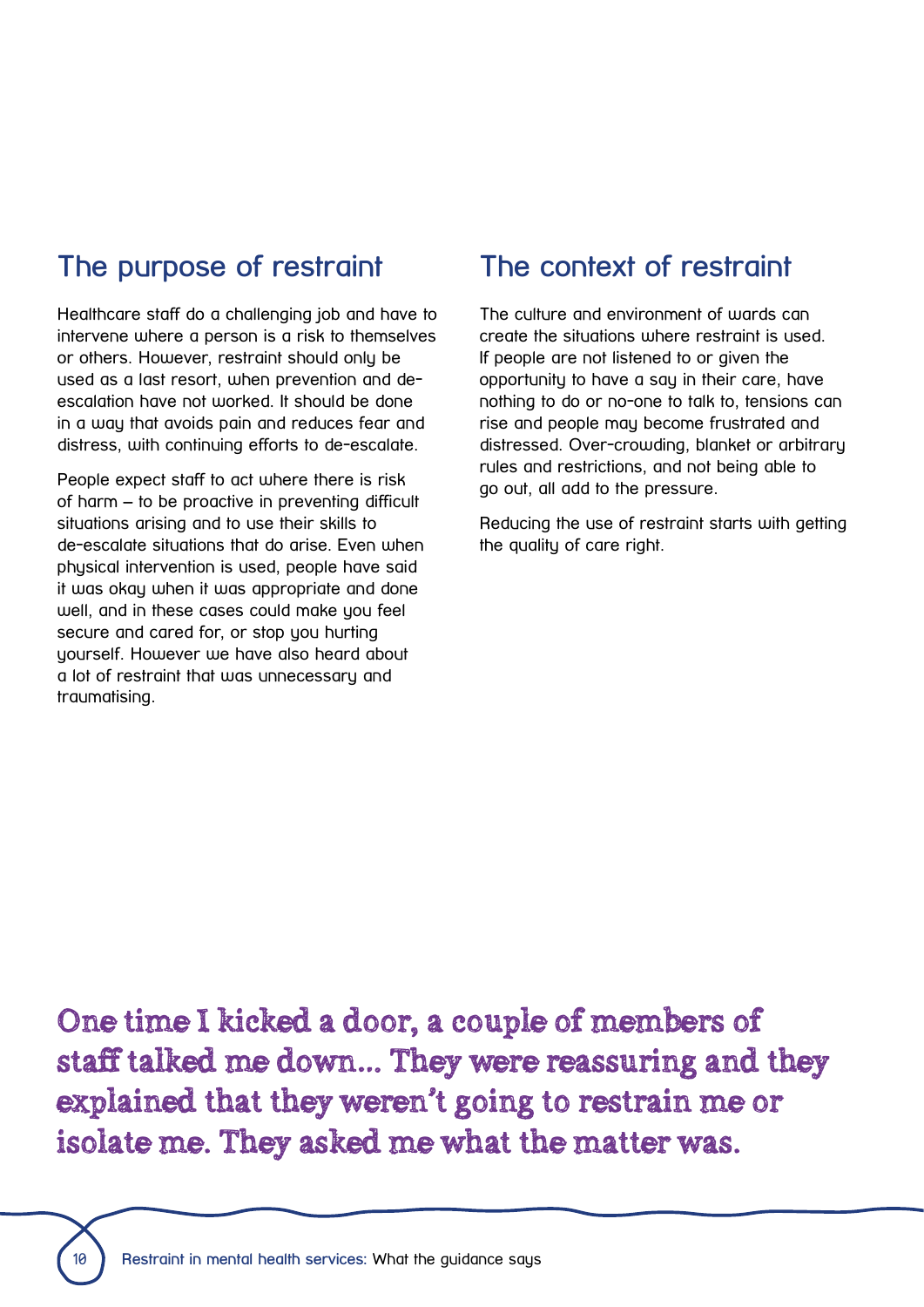# <span id="page-10-0"></span>**The scale of use of restraint**

## **In England**

During the month of August 2015, in England, there were 9600 uses of restraint reported across all mental health trusts and 15 independent mental health service providers. This includes physical and mechanical restraint and rapid tranquillisation. Of all these, 16.5 per cent (1,591) were prone/face down restraint.<sup>7</sup>

Physical restraint was used most frequently in child and adolescent mental health services, acute wards in learning disability services and psychiatric intensive care. Face down or prone restraint was used most frequently in child and adolescent forensic mental health services and psychiatric intensive care.

There were also 1,671 incidents of seclusion. People were most likely to have been secluded in child and adolescent forensic mental health services, psychiatric intensive care and medium secure learning disability services.

This and further data is expected to be published on [gov.uk](http://www.gov.uk) and linked from the Positive and Safe Champions web page on [england.nhs.uk](http://www.england.nhs.uk/6cs/groups/positive-safe-champions/)

#### **In Wales**

There were 382 recorded uses of face down restraint in Wales 2014–15. The figures for Betsi Cadwaladr and Cwm Taf were similar to the previous year, but in Aneurin Bevan there were more than five times as many uses reported as the year before. Hywel Dda's figures quadrupled over a three year period from 10 in 2010 to 41 in 2013. They've also almost quadrupled over the last two years. Cardiff and Vale health board stopped using face down restraint ten years ago, Abertawe Bro Morgannwg do not record the tupes of restraint used, and Powys does not have in-patient mental health services.<sup>8</sup>

| <b>Board</b>                        | No. of cases     |
|-------------------------------------|------------------|
| Aneurin Bevan Health Board          | 150              |
| <b>Betsi Cadwaladr Health Board</b> | 64               |
| <b>Cwm Taf Health Board</b>         | $15\overline{)}$ |
| <b>Hywel Dda Health Board</b>       | 153              |

It takes one person to talk to you. It takes four people to restrain you.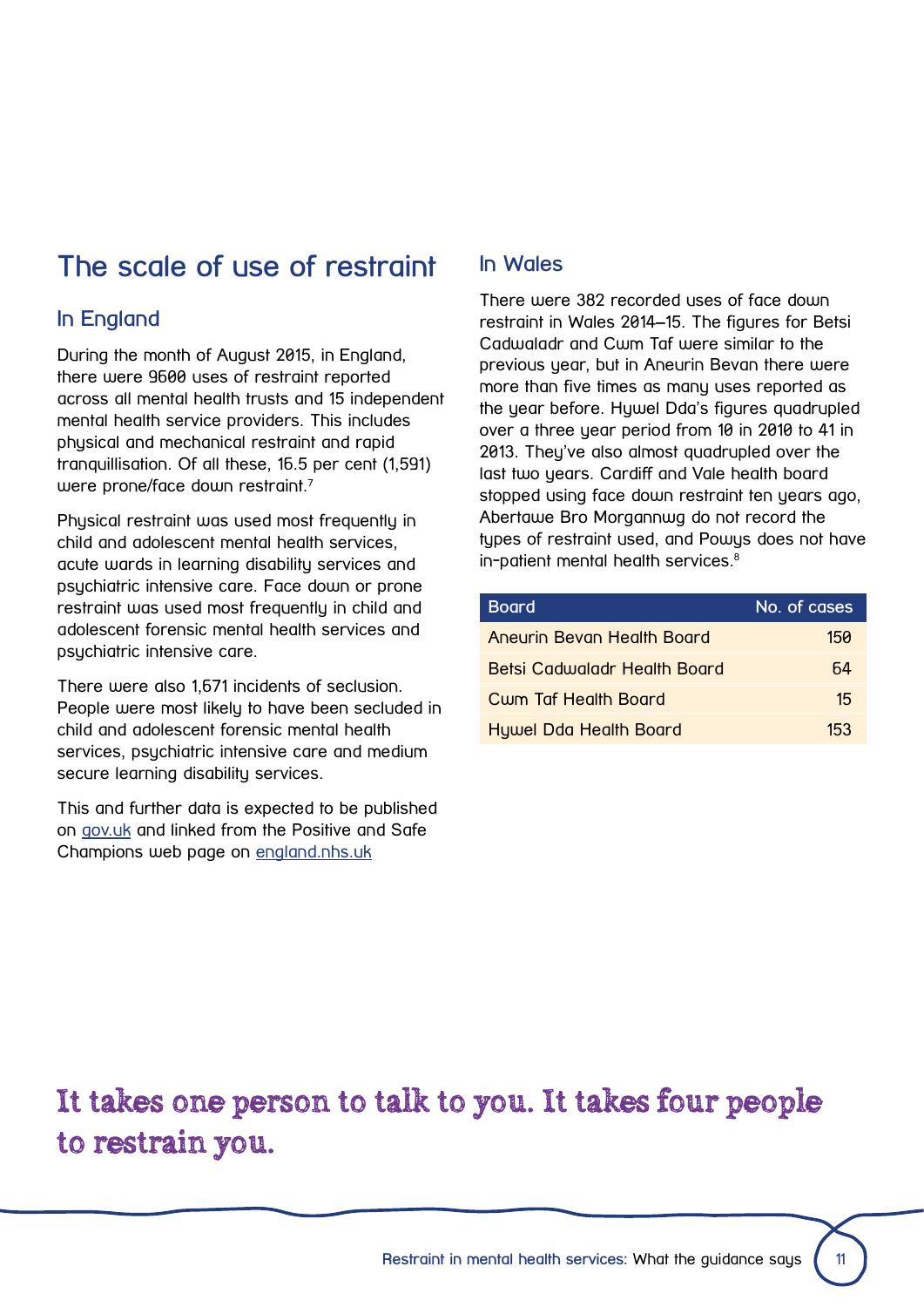# <span id="page-11-0"></span>**Experiences of restraint**

#### **Poor communication**

People told us that they did not fully understand what would happen when they were admitted to hospital, or if they said no to medication, or left the ward. Non-verbal communication is also powerful; an aggressive stance can strike fear into the heart and make things worse. Good communication and empathy are vital to help allay fears and avoid misunderstandings.

#### **Avoidable escalation**

When the rapid response staff act energetically or aggressively instead of behaving calmly, it can make the situation worse. People told us that the nurse or police team who are called to respond to a situation on a ward will "do what they have come to do" even if the person has calmed down.

## **Provocation and bullying**

We heard examples of harassment and verbal put downs, threats and provocation, bullying behaviour and manipulation where people felt they were being forced to be a certain way, or being wound up. This is far from the empathy that characterises some practice and that we want to see everywhere. Restraint was described as punishment for infringement of arbitrary rules. Threats included sectioning, restraint, forced medication and tasers. Psychological threats included withdrawing leave or visits, that is, without a good reason.

### **Making assumptions about people**

Assumptions based on people's personal characteristics, physical appearance or past history can have a negative influence on staff actions and the use of restraint. For example staff can over-anticipate and assume that someone will become aggressive or need medication based on a previous incident; this doesn't recognise that people change and recover.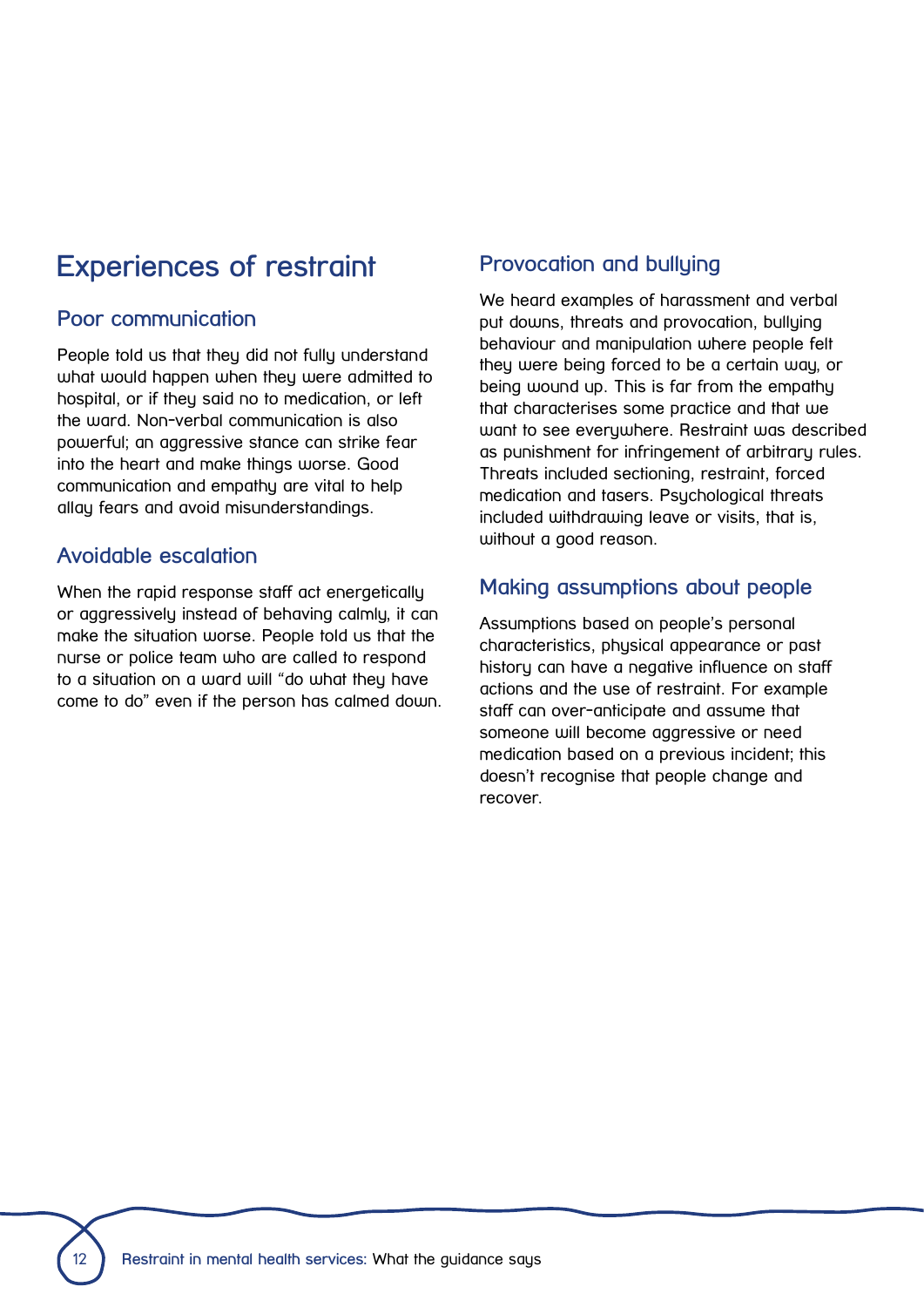[My dad] said he could calm me; they weren't having any of it and dragged me off. It didn't need to escalate.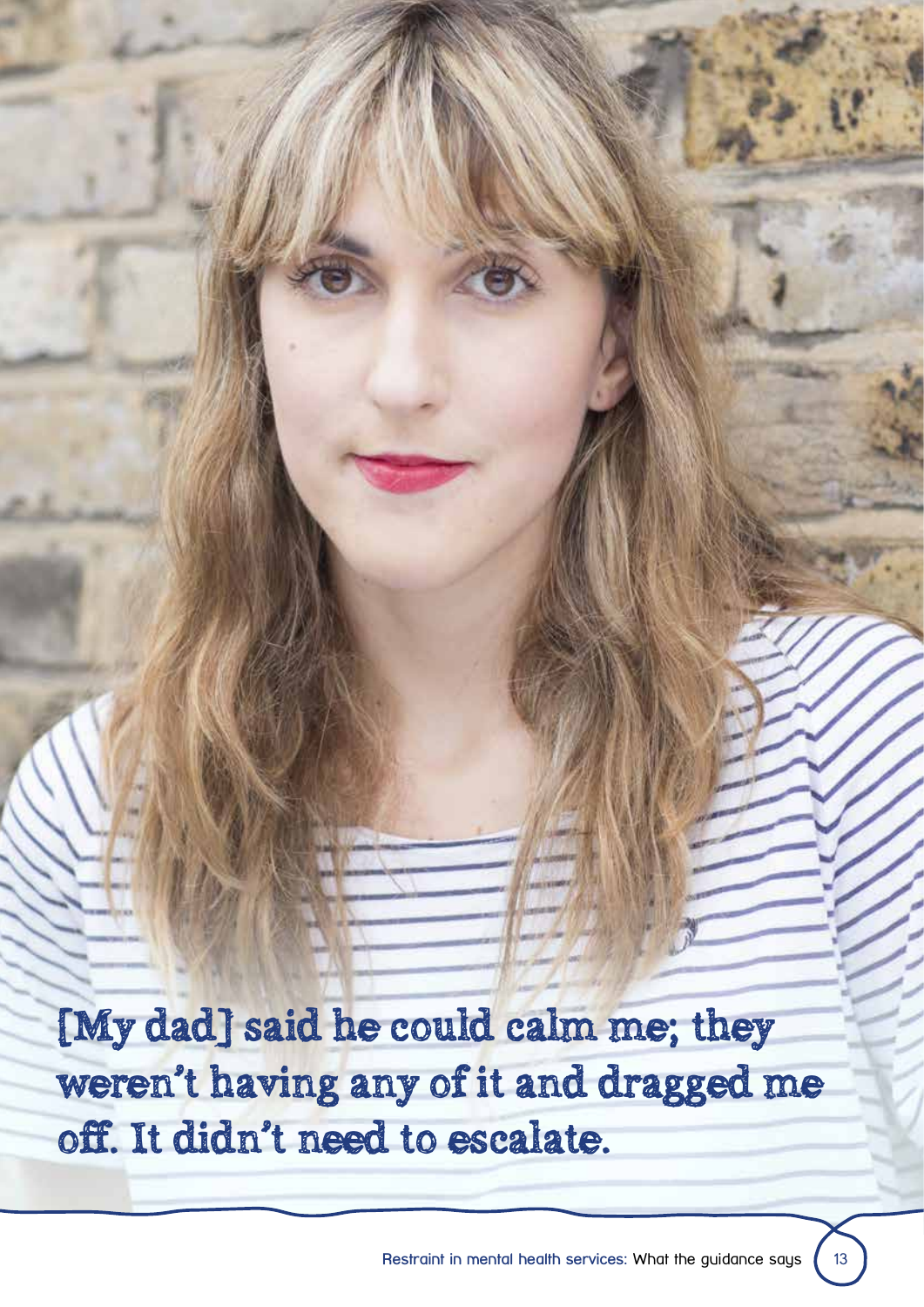The 'big, bad black man syndrome'… you're more likely to be heavily medicated or physically restrained. You expect it.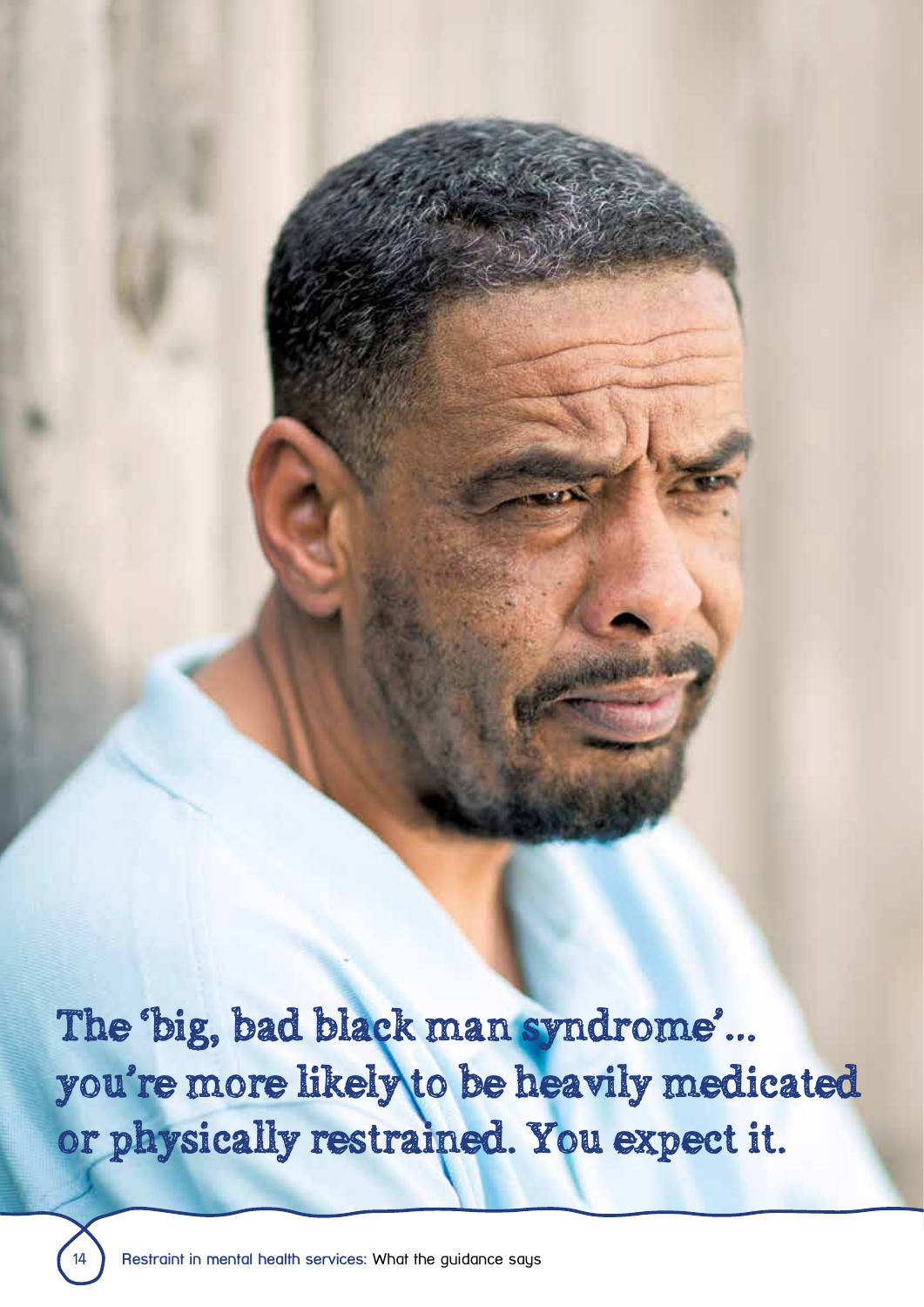## **Ethnicity and culture**

Assumptions can also be made based stereotypes or misunderstandings. Welldocumented cultural stereotypes and misunderstandings persist in practice.

#### **Gender**

Both women and men may be re-traumatised by restraint that parallels past physical or sexual abuse. The gender of staff involved in restraint may be relevant and make this more likely to occur, or be worse if it does. Staff expectations of, and responses to, behaviour may differ for men and women too.

#### **Aftercare**

It is important that emotional support or other aftercare is offered following times when you have been upset or angry. People told us that activities can be helpful distractions, such as art therapy, relaxation, chess, drama, gym.

## **Post-incident review and debrief**

Very few of the people we spoke to had been offered the opportunity to be debriefed. Where people had been approached after an incident it was not always at the right time or done in the right way – before the person was ready to talk, or in a way that felt like a telling off or character assassination.

### **Complaints**

People told us they did not know how to complain, did not expect to get anywhere with a complaint or were afraid of the repercussions when they were still in the hospital or might need to use the service again. Advocacy is clearly important to assist people to complain.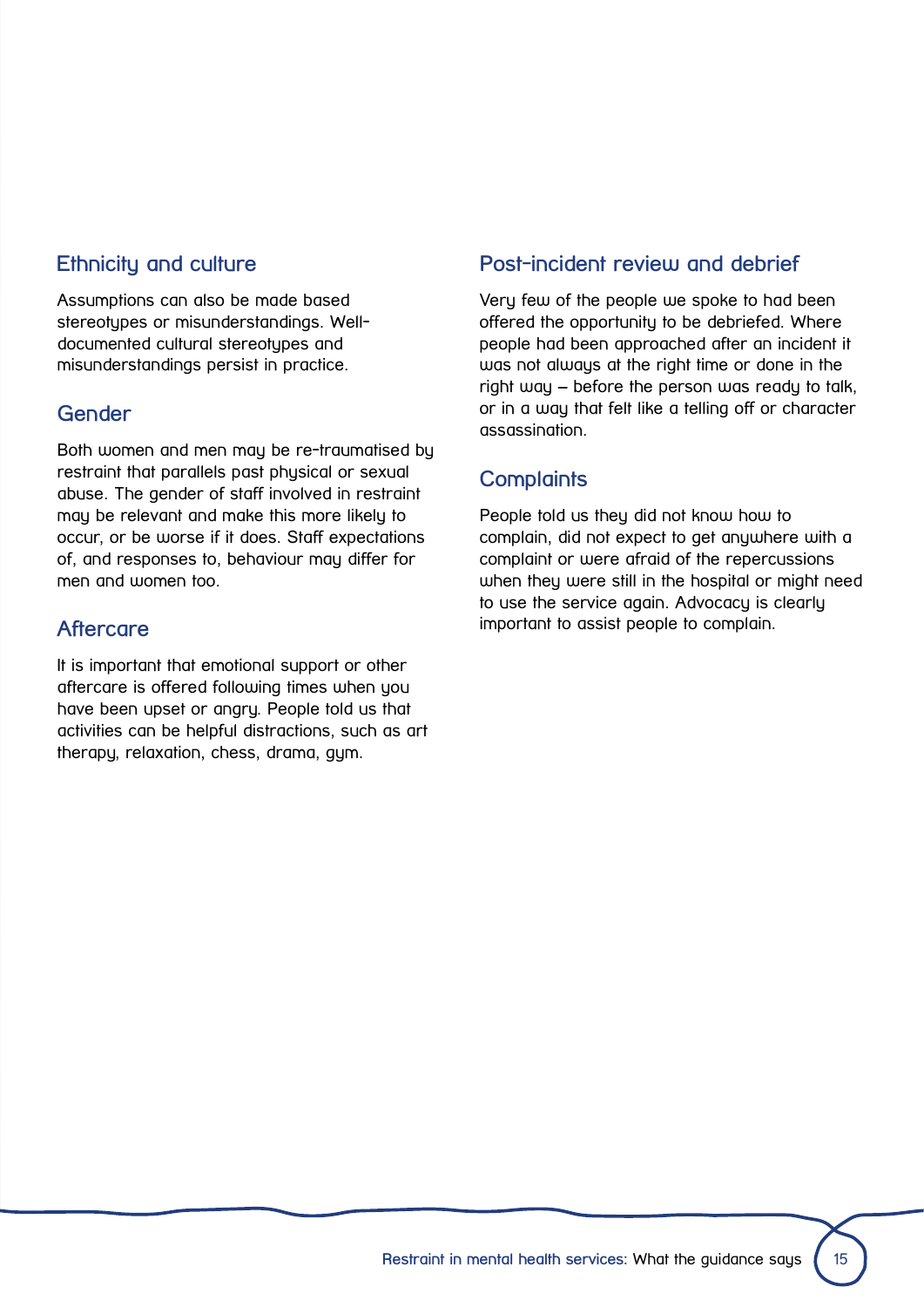## <span id="page-15-0"></span>**What do people want to change?**

These are things people said helped them or that they wanted to see happen. They may help your thinking about positive changes that could be made in your local services.

#### **Information and support**

- Mutual support from other patients
- Staff talking to you, being open and supportive
- Support from advocates and advisers
- Rights information, Mental Health Act Code of practice on wards
- A patients' survival guide with tips

#### **Staffing, training and attitudes**

- Staff selection, training and assessment to include compassion and person-centredness
- Peer workers involved in de-escalation
- Training by service users
- Promoting empathy and compassion, where staff imagine how it feels to be on the receiving end of restraint and choose the least restrictive option.

#### **Environments and culture**

- Culture of rights and positive attitude
- Acceptance of individual cultures and beliefs
- Sensitivity to people's gender, ethnicity, age, sexual orientations, physical health conditions/ physical, learning and sensory disabilities
- More choice of treatments and activities, occupational therapy and alternatives to medication and medical model approaches

#### **Organisational responsiveness**

- Management and leadership focus on prevention
- Involving patients in service design and delivery
- Including patient perspectives in incident reports/records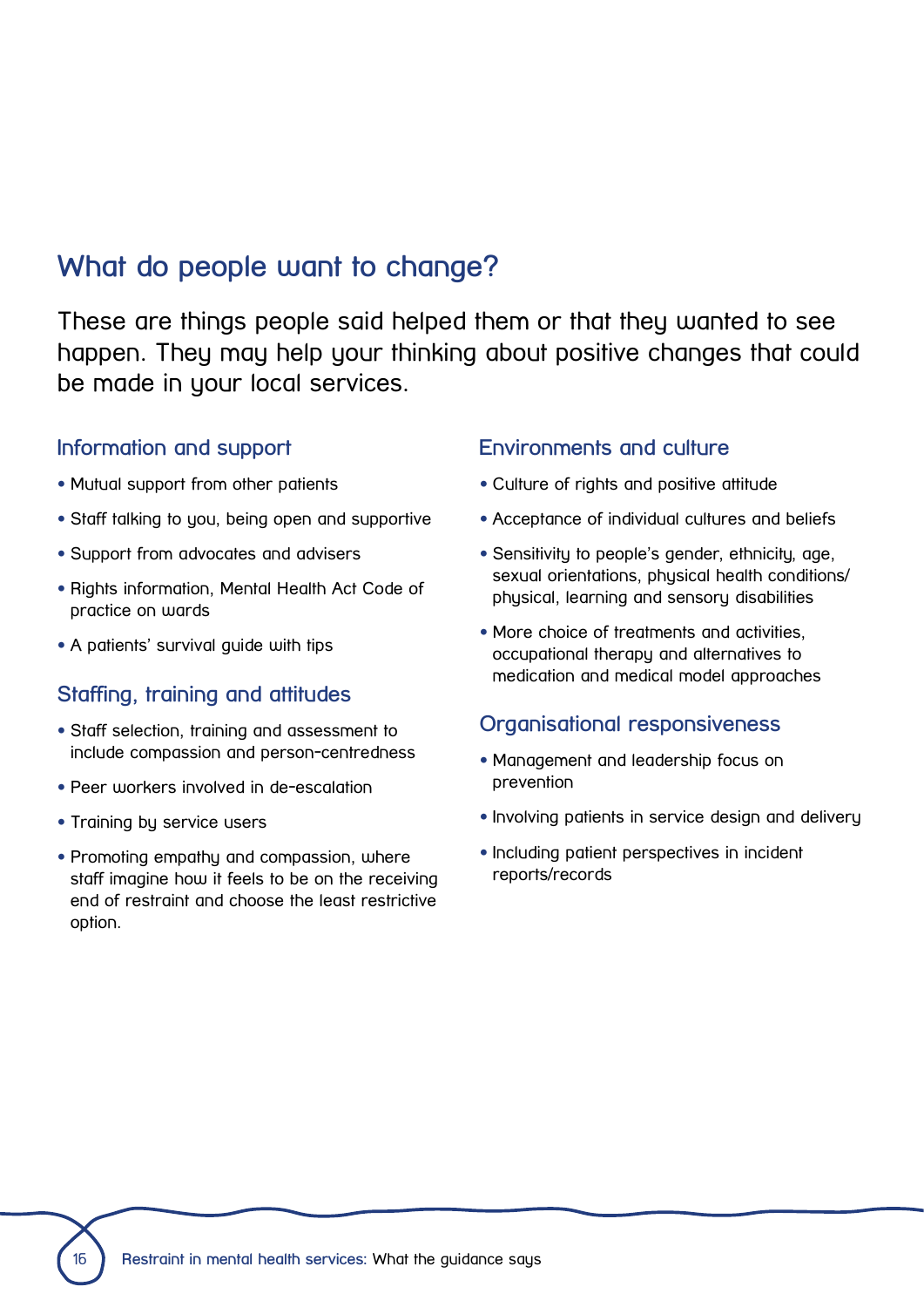# <span id="page-16-0"></span>What does the guidance say?

# **The guidance available**

These guidance documents set out how staff and organisations should treat you and how you should be involved. Details of where you can access this guidance can be found in the 'Where can I find out more?' section at the back of this guide.

## **Positive and Proactive care: reducing the need for restrictive interventions**

This Department of Health guidance was published in 2014. It aims to promote the development of therapeutic environments and minimise all forms of restrictive practices so they are only used as a last resort. It applies across all adult health and social care in England and there is a two year programme called Positive and Safe to put it into practice.

## **Mental Health Act Code of Practice**

The Code of Practice is statutory guidance for professionals in how they carry out their functions under the Mental Health Act 1983, the Act under which you can be sectioned and detained in hospital for mental health treatment. It was revised in 2015 and includes an updated chapter, Safe and therapeutic responses to disturbed behaviour.

### **NICE guideline on managing violence**

The National Institute for Health and Care Excellence (NICE) published updated guidance in 2015 on Violence and aggression: short-term management in mental health, health and community settings. This says how staff should work with you and how different interventions should be used if necessary.

## **Care Quality Commission fundamental standards**

These are standards below which care must never fall. They include procedures and processes to prevent service users from being abused, which includes unnecessary or disproportionate restraint of different kinds.

#### **In Wales**

For guidance in Wales please see the Mental Health Act 1983: Code of Practice for Wales (2008), which is being revised in 2015/16; the Welsh Government's Framework for restrictive physical intervention policy and practice (2005); and NHS Wales All Wales Violence and Aggression Training Passport and Information Scheme which sets a common standard for staff training in Wales. The NICE guideline also applies in Wales.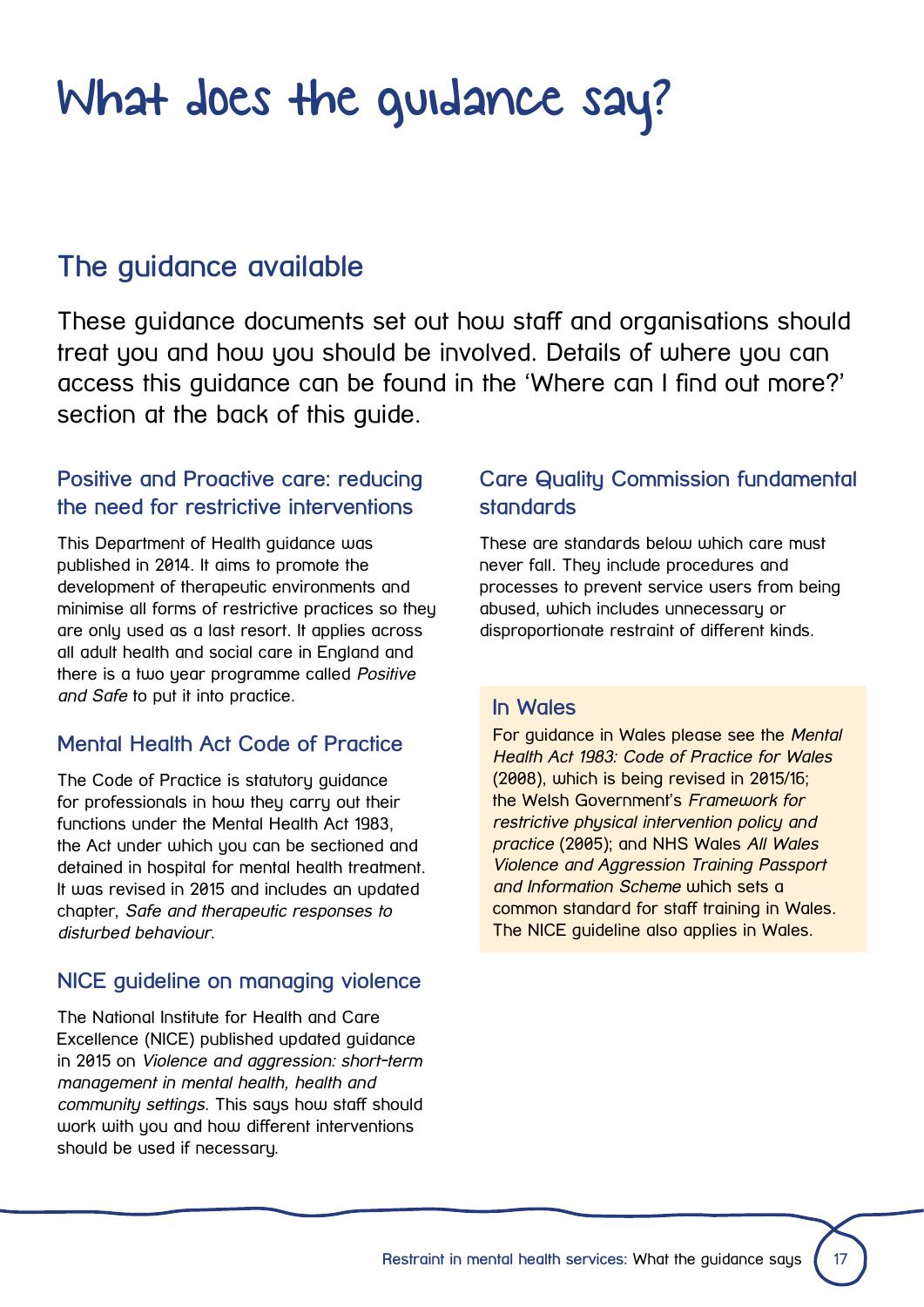# <span id="page-17-0"></span>**Key points from the guidance**

Physical restraint and other restrictive interventions must only be used as a last resort when there is a real possibility of harm if no action is taken. The action must be proportionate to the risk of harm and its seriousness, and the least restrictive thing staff can do. It must be imposed for no longer than is absolutely necessary. It must never be used to punish, hurt or humiliate.

### **Physical (manual) restraint**

Staff should avoid, if at all possible, holding you down on the floor or any other surface.<sup>9</sup> Most importantly, you must not be held in any way that makes it hard for you to see, hear, speak or breathe, or that affects your blood circulation. This means that the person holding you shouldn't press on your rib cage, neck or abdomen, or cover your eyes, ears, nose or mouth. You should be held for as short a time as possible; NICE says this should not usually be for more than 10 minutes. But any restraint must always be ended as soon as possible. One of the staff members involved in the restraint should keep communicating with you from before the restraint and during it, continually trying to de-escalate the situation.

### **Mechanical restraint**

Mechanical restraint should only happen in highsecure settings in exceptional circumstances. It should only as a last resort to manage extreme violence directed at other people or to limit selfinjurious behaviour of extremely high frequency or intensity. The Mental Health Act Code of Practice sets out how mechanical restraint should be authorised, recorded, reviewed and ended.

### **Chemical restraint**

The decision to use medication, and which medication to use, should take your views (including any advance statements or decisions), your previous experience of the medication, and any physical problems you have in to account. Before giving an injection, staff should consider offering a tablet instead.

#### **Seclusion**

This should only be used if you are detained under the Mental Health Act, unless it is an emergency. In that case it should be used for the shortest time possible while the emergency is being managed and an assessment for detention should be undertaken. There are procedures in the Mental Health Act Code of Practice on seclusion including how it is reviewed and ended.

### **How staff should work with you**

You should be treated with compassion, dignity and kindness. Your human rights and personal characteristics – gender, ethnicity, age, sexuality, disability, or religion and beliefs – should be respected. You must not be discriminated against because of these characteristics, and services should be actively shaped to suit these. You have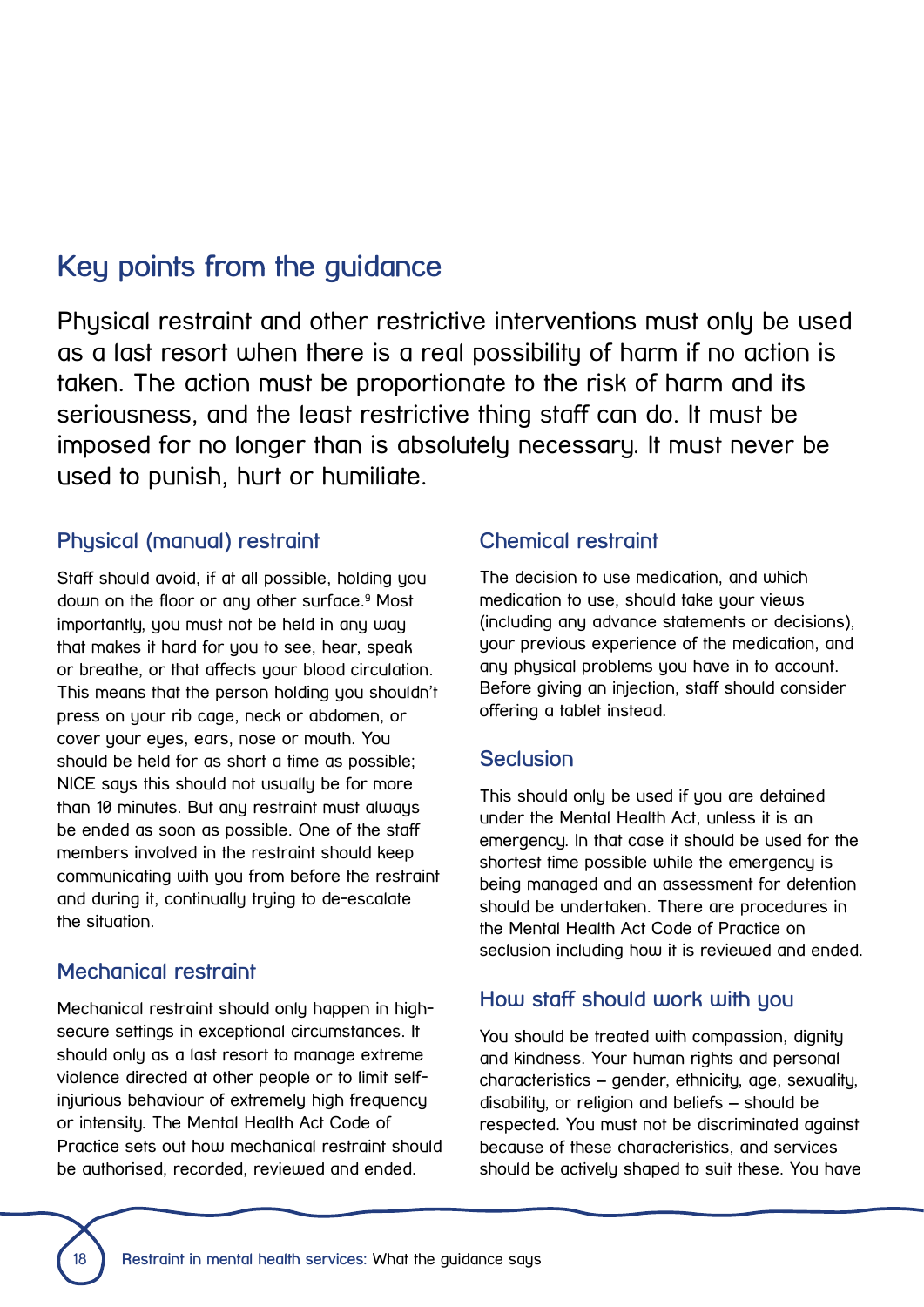a right to follow religious and cultural practices while in hospital.

### **Ward environments and culture**

NICE says your ward should be as pleasant and comfortable as possible. It should be easy to find your way around and doors shouldn't be locked unless necessary. You should be able to have some privacy, go outside and take physical exercise. You should be able to access psychological therapies (if suitable) and leisure activities such as a film or reading club. Wards should not be oppressive or enforce blanket restrictions.

## **Care planning and decision-making**

- Anyone who could be at risk of being restrained in a health or care service should have an individualised support plan (sometimes called behaviour support plans).
- Your care team should learn what triggers these feelings for you and try to avoid setting off these triggers. They should also encourage you to get to know your own triggers and ways that you can control them.
- Your care plan should include how to prevent incidents arising, how to de-escalate or calm things down, and how to respond safely if incidents do still occur.
- You can include your wishes about particular medications, what staff can do to help you calm down or, if you need to be held, how to make this less distressing.<sup>10</sup> <sup>11</sup>

## **Post incident reviews**

• Following restraint you should always have the opportunity to give the organisation your perspective on what happened.

- This is so the organisation understands from your point of view what you needed, what upset you most, what staff did that helped or was wrong and how things could be better next time.
- NICE says that, in addition to being debriefed, there should also be a formal external postincident review led by a service user experience monitoring unit or equivalent. This should be done as soon as possible and no later than 72 hours after the incident.

## **Organisational responsibility and accountability**

Health and care organisations should have:

- Strategy for reducing restraint (see examples on page 20)
- Clear organisational policies on restrictive interventions, clear and accurate recording of their use and a published accessible report that is updated annually
- A board level, or equivalent, person with lead responsibility for increasing individualised support planning and reducing restrictive interventions. The board, or equivalent, should approve the interventions that are used by staff.

#### **Involvement**

People who use services, families and carers must be involved in planning, reviewing and evaluating all aspects of care and support. As well as your individual care this includes involvement in:

- Producing policies on restrictive interventions
- Planning, monitoring and reviewing the use of restrictive interventions and in determining the effectiveness of restrictive intervention reduction programmes
- Training and staff development.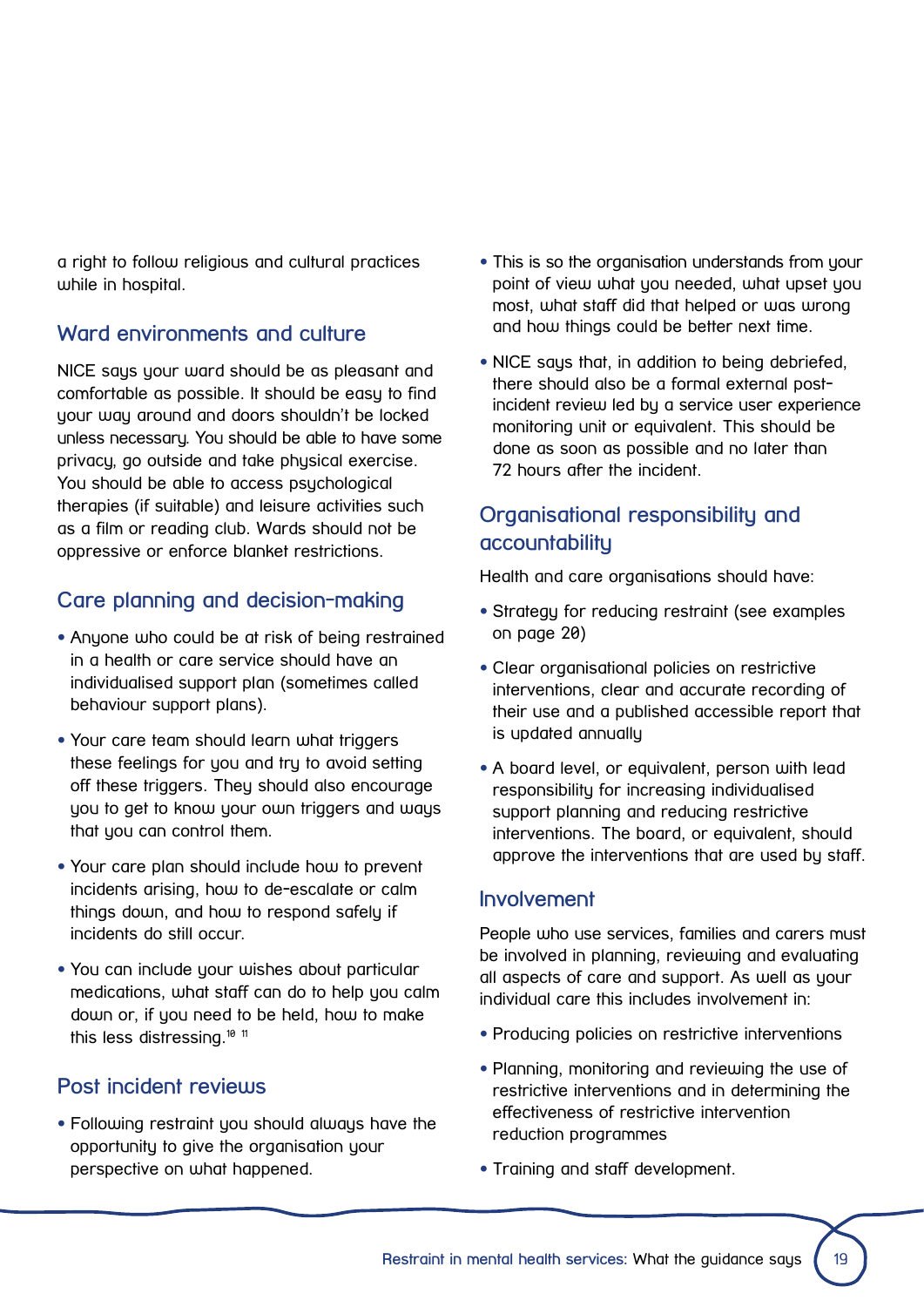# <span id="page-19-0"></span>What good practice initiatives are there?

Around the country there are good practice initiatives where organisations are working to minimise restraint, uphold people's rights, facilitate recovery and make wards calmer, safer places to be. They mostly prioritise service user involvement and we think this is essential to creating change. Details of these organisations can be found in the 'Where can I find out more?' section at the back of this guide.

## **4Pi National Involvement Standards**

Meaningful involvement is important because it can transform individual lives, improve services and build resilience within communities. The National Involvement Partnership project, led by NSUN and made up of mental health service users and carers, has developed national standards for involvement.

Motivated by the motto 'Nothing about us without us', their aim was to 'hard wire' the service user and carer voice and experience into the planning, delivery and evaluation of health and social care services. The framework is based on principles, purpose, presence, process and impact (4Pi) and is simply a means to enable services, organisations and individuals to think about how to make involvement work well.

Involvement for Influence: the 4Pi Standards for Involvement (NSUN, 2014) is available from [nsun.org.uk](http://www.nsun.org.uk/about-us/our-work/national-involvement-partnership/) or through calling 020 7820 8982

# **No Force First**

No Force First aims to change ward cultures from containment to recovery and ultimately create coercion free environments. This approach, which also originated in the US, is being adopted by some mental health trusts that are part of ImROC (Implementing Recovery through Organisational Change, a joint initiative by the Centre for Mental Health and NHS Confederation).

# **Positive and Safe Champions Network**

A Department of Health led network to promote good practice and implementation of guidance. There are resources from other initiatives on their pages on NHS England's website.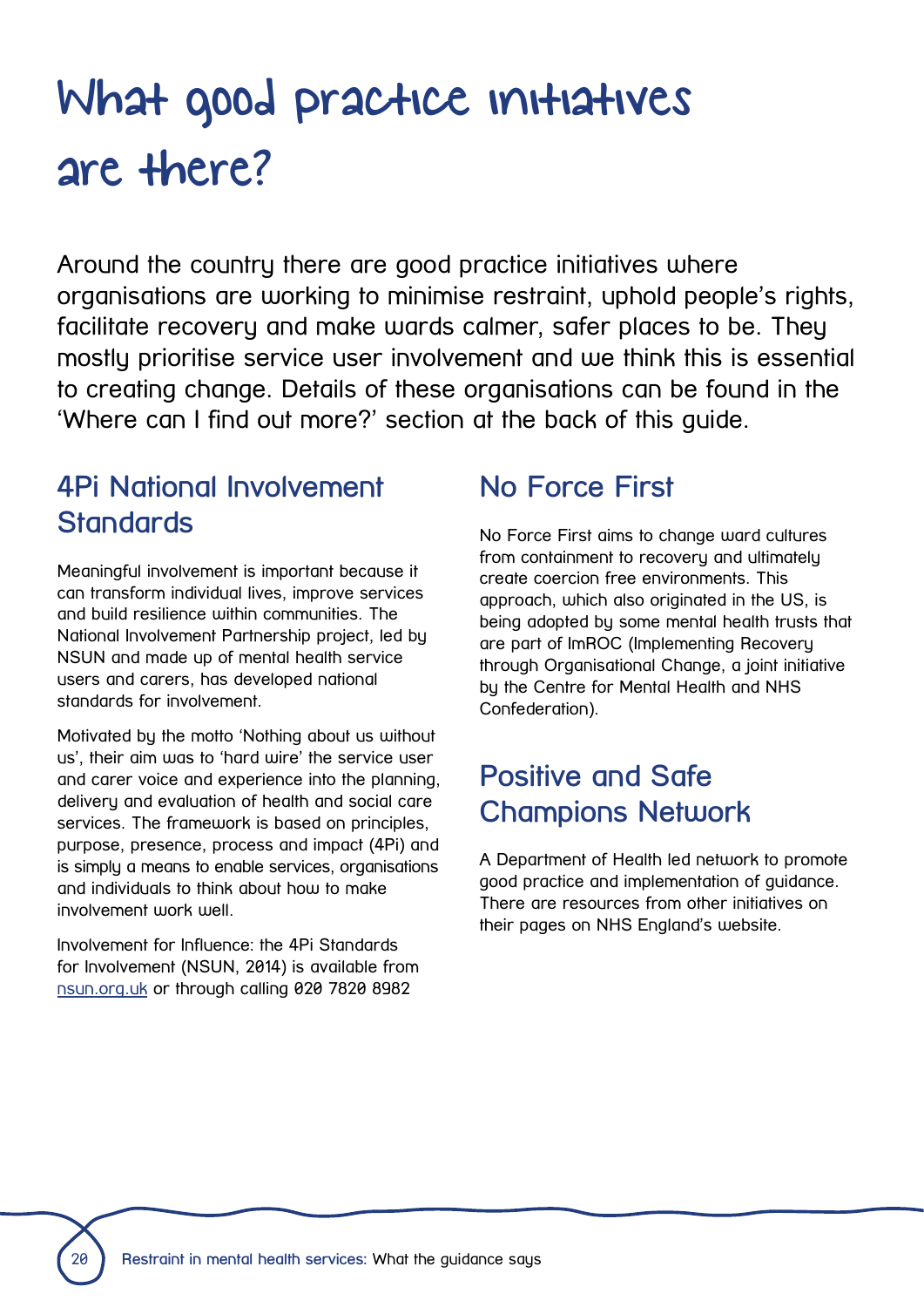# <span id="page-20-0"></span>**PROMISE**

PROMISE (PROactive Management of Intergrated Services and Environments) is a Cambridgebased initiative between staff and service users that is working towards eliminating reliance on force in mental health services globally. It was sparked by a conversation between an expert by experience and professional, and you can read Sarah's account on page 26.

## **RESPECT**

A training approach supervised by Lincolnshire social enterprise NAViGO Health and Social Care. It is based on supportive de-escalation, empowerment and physical interventions that do not cause pain or panic. A service user group in Sheffield (see page 22) campaigned for it locally as their preferred alternative to control and restraint.

# **Restraint Reduction Network TM**

Restraint Reduction Network brings together and supports organisations that wish to make meaningful changes to the services and support they offer, so that coercive or restrictive practices are minimised, and the misuse and abuse of restraint is prevented. Working towards restraintfree services.

# **REsTRAIN YOURSELF**

A UK adaptation of Six Core Strategies©, an approach developed in the US. Run by Advancing Quality Alliance (AQuA), it is being trialled in eight mental health trusts in the north west of England. It is based on evidence that a lot of use of seclusion and restraint can be prevented if issues like ward design, staff numbers, poor communication and negative behaviour by staff are addressed

# **Safewards**

A model for making wards safer for everyone, which includes evidence-based tools and resources such as advice for staff on how to talk in ways that foster collaboration rather than confrontation, how to talk someone down, and what calming equipment it is good to keep on wards (such as scented pillows, blankets, music, massage balls and ear plugs).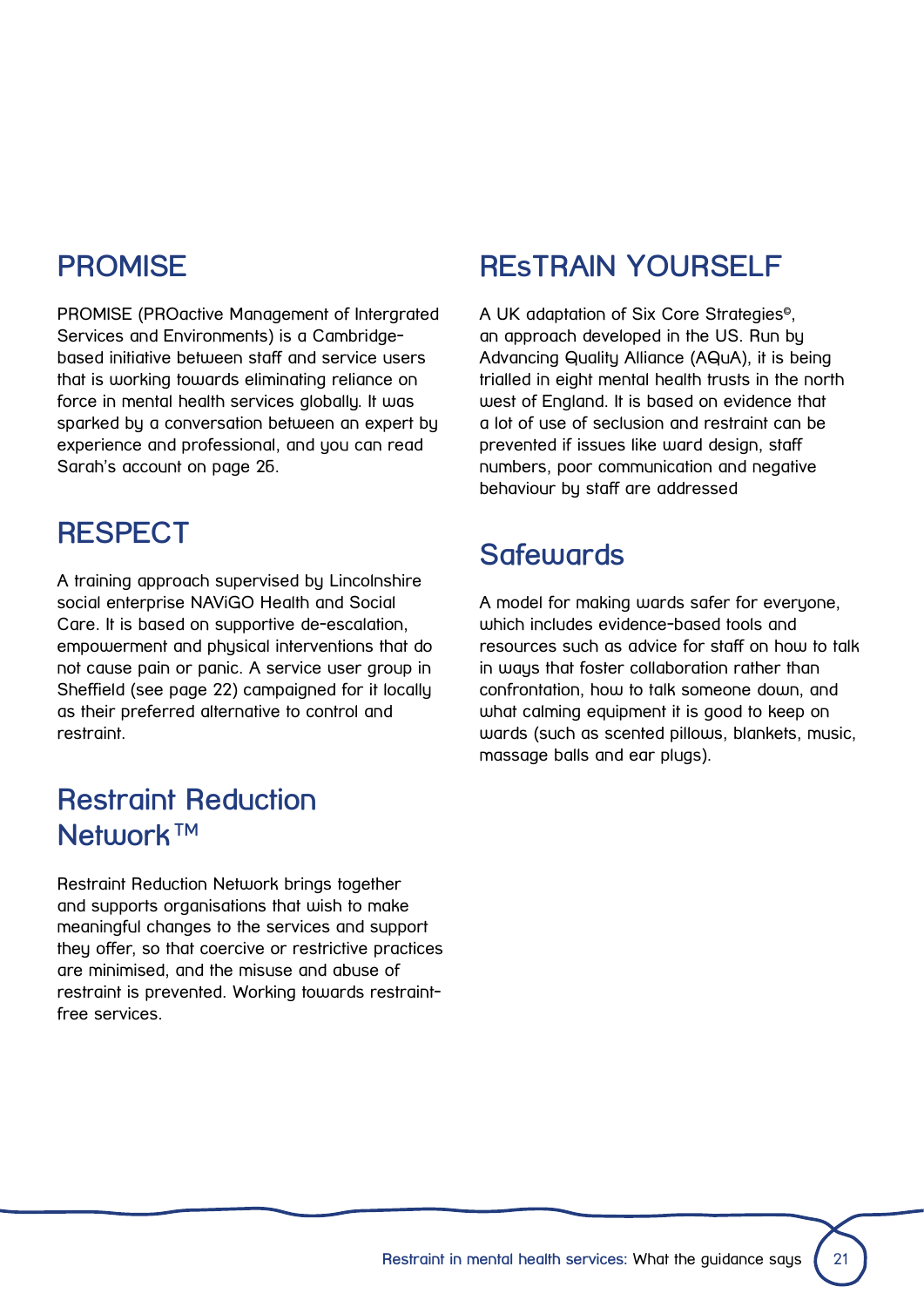# <span id="page-21-0"></span>Campaigners' stories

# **Maat Probe Group's campaign in Sheffield**

This account is based on a group discussion with Maat Probe Group members and additional input from Kim Parker, a senior nurse in Sheffield Health and Social Care Trust.

### **A successful campaign**

Maat Probe Group, who are service users based at Sheffield African Caribbean Mental Health Association, successfully campaigned to change restraint practice in Sheffield. Inspired by a speech about how to make change, they got a grant to investigate African Caribbean people's experiences of mental health services. Their 2009 report Can you handle the truth showed how much worse people's experience was of inpatient compared to community care, and that a lot of people had experienced aggressive restraint.

The group set out to find a better alternative to control and restraint. They researched different training programmes for de-escalation and minimising trauma and chose the Grimsby Model, RESPECT. This is based on a philosophy of support and empowerment and teaches prevention, de-escalation and physical interventions that do not cause pain or panic. They lobbied Sheffield Health and Social Care NHS Foundation Trust (SHSC) to adopt it and by 2013 it was being fully implemented.

Now the group have evaluated the impact of RESPECT in Sheffield, by interviewing people who had been inpatients both before and after its implementation. They found that 75 per cent of people thought things had changed for the better. Seventy-seven per cent had not seen the old style control and restraint being used while 23 per cent had.

Speaking for the Trust, Kim Parker told us that they learned a lot as they went along. They have done a significant amount of work to reduce seclusion and, while improved reporting means that more assaults on staff have been recorded, the severity of assaults has not increased. Communication and relationships between staff and patients are better. One change, popular with patients and staff, was the creation of 'green rooms' – therapeutic, safe spaces for deescalation – and 'green bags' filled with portable items which enable staff to create a calming, relaxing space wherever the patient may be.

## **Challenges**

Introducing change was a slow process. The group found it frustrating when nothing seemed to be happening despite lots of meetings and discussions. Kim told us that when they were approached by Maat Probe they were keen to look at their practices and see what they could do differently, but it took time to get right. They started with a thorough review before making any changes to practice, which in itself took 18 months.

Maat Probe Group members said that at first staff thought that the Respect approach was 'too gentle'; both frontline staff and trainers thought they would be more at risk if they didn't use physical restraint. However staff have since reported that Respect has positively changed their practice and perception. In fact one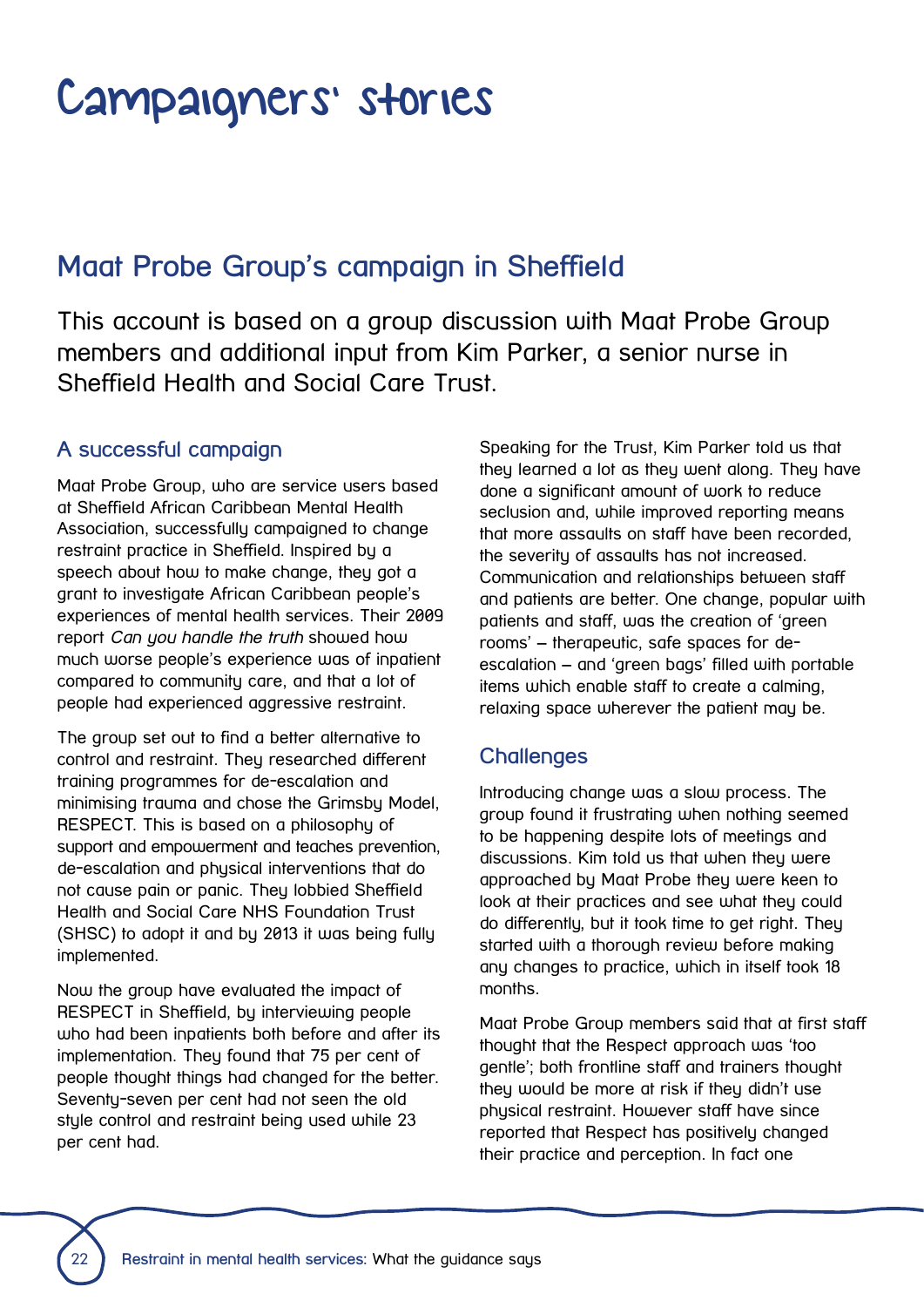challenge for the Trust is how to keep staff's skills in physical intervention up-to-date when they use them so much less.

Another problem of success was that the group got national recognition - becoming famous and frequently cited as good practice – but not direct action or support. Burn out and disillusionment is a real concern when trying to change practice within a large system.

## **What helped**

So what helped the group's success? First, they used a creative approach to get people together and sharing their stories, by holding a BBQ with music. It was fun, but it was still research, and using a research methodology provided credibility – their evidence couldn't be so easily dismissed as 'anecdotal'. But it was sharing those personal stories with frontline staff and trainers that made a powerful impact and helped communicate what worked. And the fact that the group had found a model – Respect – that embodied what they wanted to achieve, meant they had a compelling solution that they believed in.

Support from within the group, the grants programme, the service user group in Grimsby who helped develop the model, and Sheffield African Caribbean Mental Health Association all enabled the group to achieve what it has today – individually and together.

Maat Probe members recommend persistence, perseverance and keeping the common goal in mind.

## **Next steps**

The group is now working to get Respect used nationally, to secure further funding for their group, and to have their findings and recommendations taken forward in Sheffield and in national policy. They are working towards helping the police to improve their good practice with service users.

## **Maat Probe**

'The group chose its name from our ancient Egyptian heritage. As an African Caribbean service user group we found trying to campaign for better practice in services can be a discouraging experience. The group was told in the early days by someone "be careful not to bite the hand feeds you". As a group part of our development we watch videos and read Afro-centric perspective on combatting and understanding racism. We do this to keep us strong so that we can be unapologetic when we work to change the continuing poor experience many of us have experienced going back many decades. We have drawn strength from our culture and heritage to campaign for best practice ultimately for all mental health service users. Truth and justice are universal human needs.'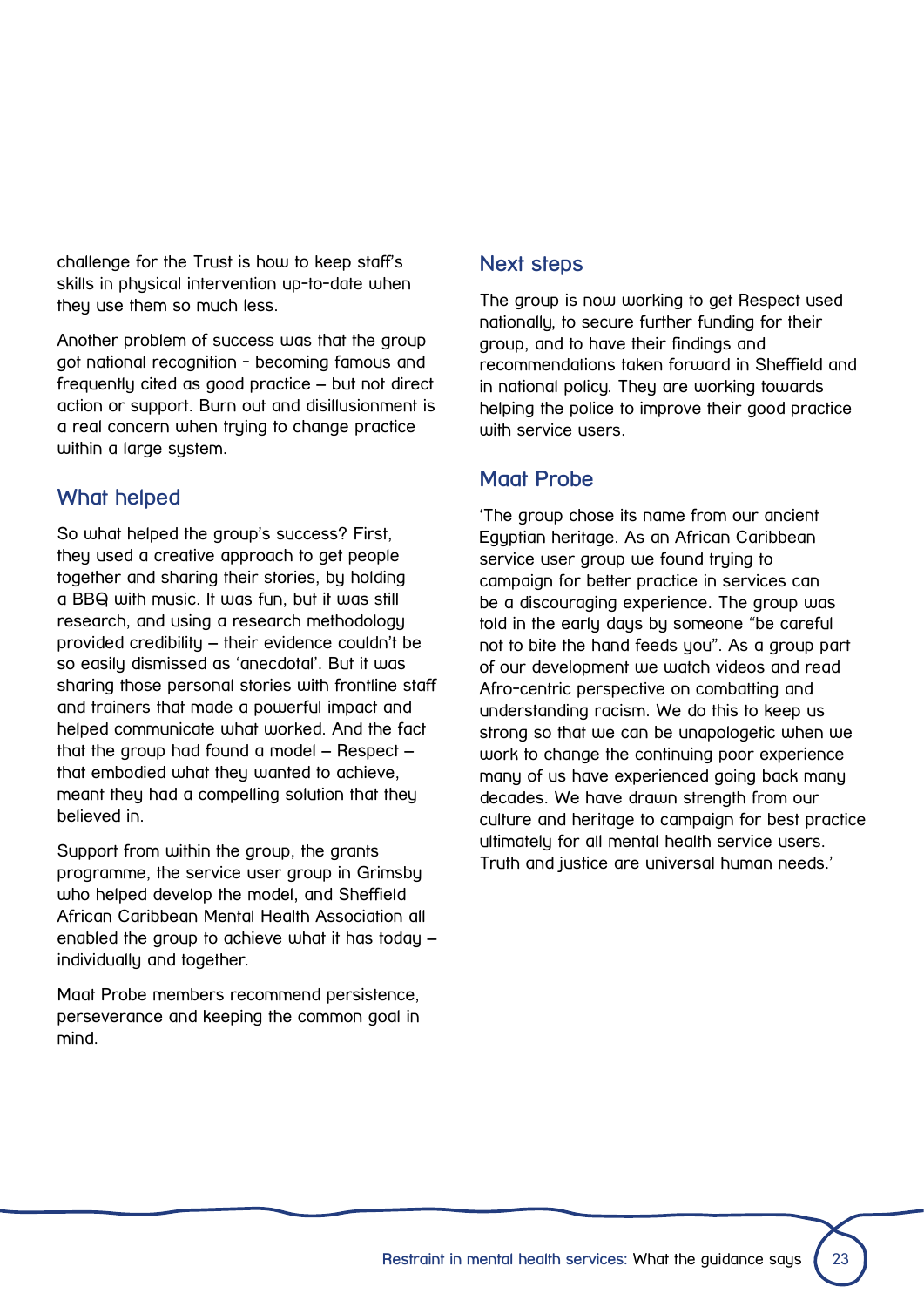# <span id="page-23-0"></span>**Campaigning on the use of seclusion and restraint in Derby**

Niki Glazier tells the story of Derby Mental Health Action Group's campaign and Carolyn Green shares a view from the Trust.

#### **Being heard**

Back in 2011 we became aware of some very harrowing experiences that our members had gone through as a result of being secluded. Such was its impact on us that we knew this voice of experience had to be heard and our role was to make sure it was heard in the right places. We approached the General Manager of our local mental health trust who we knew to be sympathetic to the experience of our members. A meeting was set up with him, being careful to ensure support for those sharing their very personal experiences of seclusion.

We discovered that this was fortuitous timing as the trust had just recently commissioned an internal survey of nurse practice and patient experience in relation to seclusion and restraint. This work had confirmed their increasingly uneasy feelings about seclusion, concluding that in some instances, at least, it probably was or should have been avoidable. They were keen to explore a better way forward.

Being able to listen first hand to the patient experience – how it had felt to be in their shoes before, during and after the experience of seclusion – clearly impacted the General Manager greatly. It drew a line in the sand and from that point onward we saw a resolve at the most senior level to tackle the use (and potential abuse) of seclusion.

#### **Involvement in monitoring and review**

The trust established a Seclusion Project Group which we and another Derbyshire service receiver group attended regularly. It was a long journey with many obstacles and hindrances but our continued presence helped to urge them on and reassured us that progress was being made. Through that group we were able to monitor the numbers of seclusion in significant detail – gender, age, ethnicity, point of hospital stay, triggers to seclusion incidents etc. We were able to ask questions about how lessons were being learnt and applied from the reviewing of seclusion incidents especially from the patient perspective. It was certainly clear that in some cases an earlier therapeutic intervention may well have prevented the situation escalating into restraint and seclusion. All of this information was vital for the trust to work out new initiatives in patient care.

#### **Winning hearts and minds**

We were also commissioned by our healthcare trust to produce a DVD of our members' experiences of seclusion. This was filmed and produced by two of our members who then interviewed others about their experiences. It resulted in a very powerful tool which will be used in future staff training both as a reminder of the damaging effects of seclusion and to reinforce the commitment to work in more proactive and therapeutic ways. This is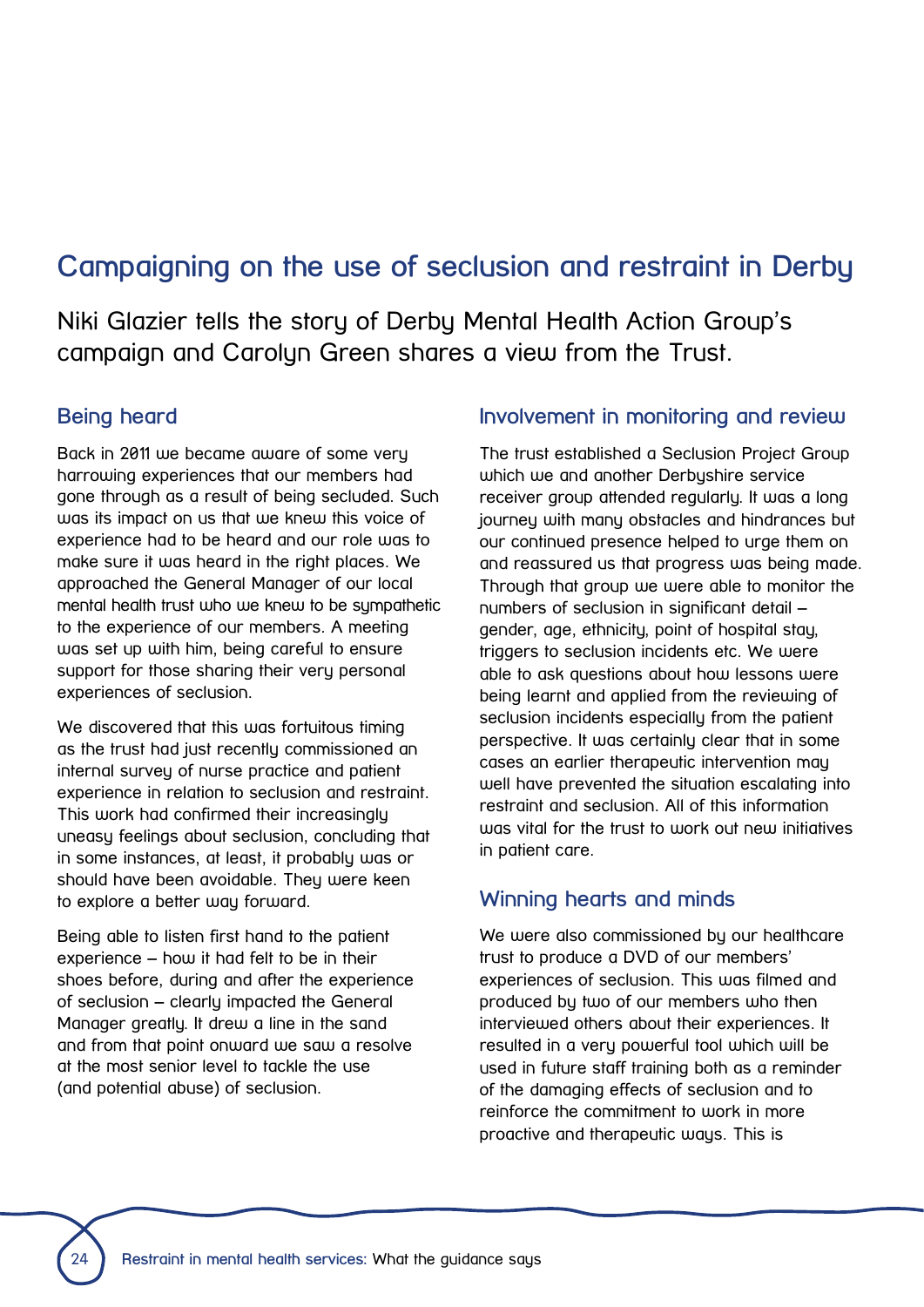something we would highly recommend in winning hearts and minds.

A key factor in enabling progress was getting the ward staff themselves on side, reassuring them that the trust at the most senior level would support them as they adjusted to the closure of seclusion rooms. We found that the importance of this can easily be underestimated. Ensuring that a cohesive message of support was sent all the way through from senior and middle management was vital.

### **Practical progress**

Seclusion rooms were gradually re-furbished to provide de-escalation/relaxation areas and new policies were developed around safety and care.

Another crucial step forward was for the Trust to host a presentation to staff of The Safewards Project ([safewards.net\)](http://www.safewards.net/) led by Len Bowers and subsequently to embrace the Department of Health's Positive and Proactive Care initiatives. They are just about to publish their own Safe and Positive Policy which sets out very clearly the need for change and acknowledges that the driving force has been the shared experiences of their customers. Service receiver groups such as ourselves have been invited to sit on their Safe and Positive Steering Group whose role will be to ensure that all the necessary initiatives and changes are driven forward.

At the point in time at which I write this piece our local trust has closed all its seclusion rooms apart from two remaining rooms on the Enhanced Care Ward. For the time being it has been felt necessary to retain these seclusion rooms for use in only the most extreme circumstances. However we have seen a very considerable drop in the use of seclusion overall. As the Safe &

Positive policy rolls out who knows where it can take us in the future.

## **Thanks to people sharing painful experiences**

We, in Derbyshire, continue to face enormous challenges caused by funding deficits and the effects of the plethora of legal highs available on our streets. We will not deny that the journey so far has been very slow and frustrating at times but we have crossed an important line in relation to seclusion. That has only been possible because some extremely brave people have shared their own very painful experiences including past life traumas which had been retriggered by the use of seclusion and restraint. Our admiration and grateful thanks goes to them.

**Niki Glazier, Co-ordinator, Mental Health Action Group (Derbyshire)** Affiliated to Derbyshire Mind

### **Working to get it right**

As a nurse and a health professional when I hear that seclusion is in use I have very mixed reactions. Restrictive practices, both restraint and seclusion, do not sit comfortably with many staff who work in mental health. I often think that at a point in the future we will look back at our care provision and be ashamed; I am sometimes now, I am continually very torn. How can it be therapeutic to place a person in a locked room on their own? I am not alone in these thoughts in my organisation. We want to dramatically reduce the use of seclusion and restrictive practices. One day I hope we will get to a place that seclusion is not used and that everyone who leaves our wards and bed-less services says 'you got it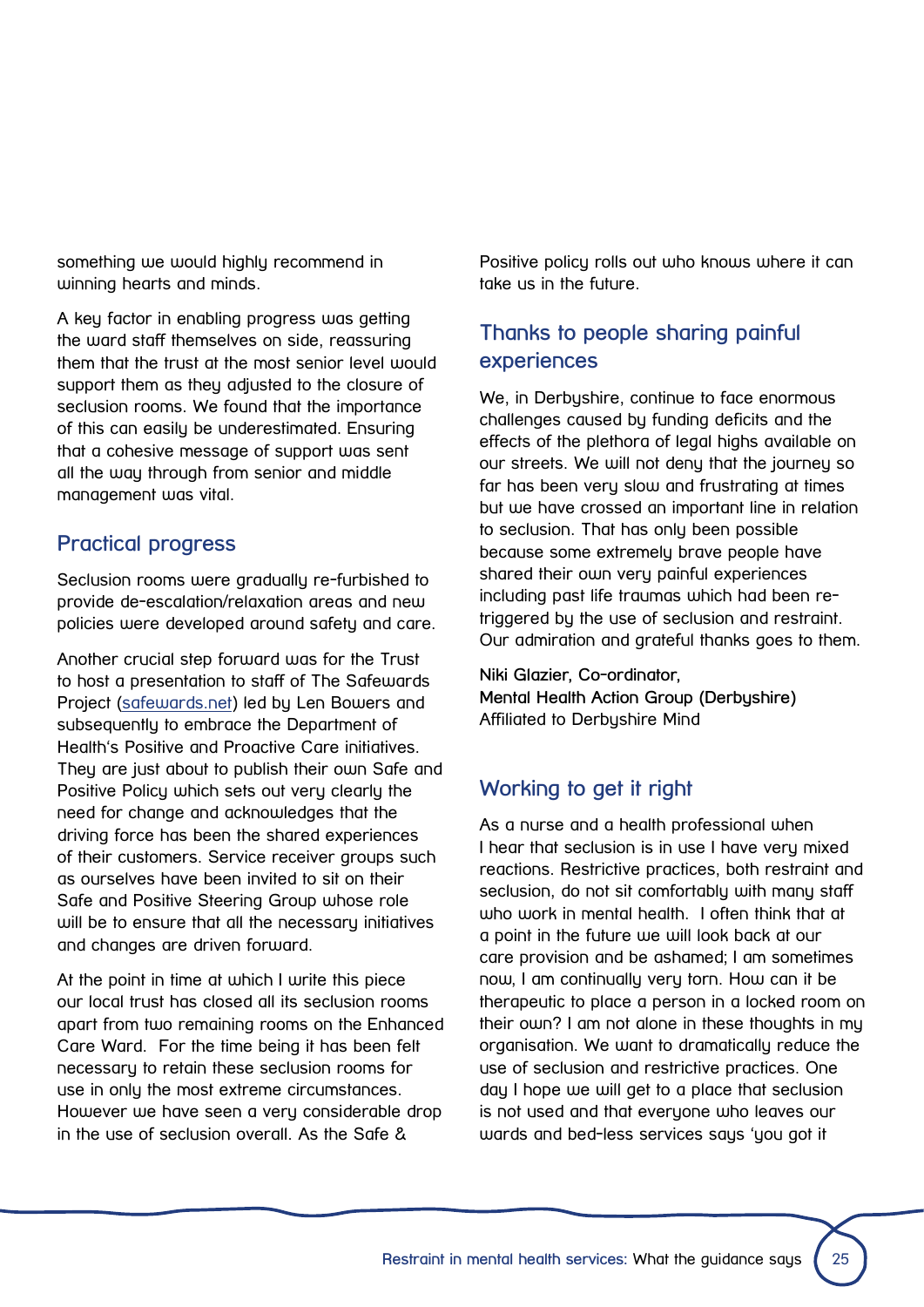<span id="page-25-0"></span>right'. We are not there yet. But one day I hope we will be. I believe where this is a will there is way. We have the will; we have to keep making our way. It's hard and we have had bumps in the road in reducing restrictive practices, we will have more, but we will dust ourselves off and keep going. We would not have come so far without our colleagues and our services are

fundamentally better with their expertise. My admiration and grateful thanks goes to Mental Health Action Group and to those individuals who are helping us to get it right.

**Carolyn Green, Director of Nursing and Patient Experience, Derbyshire Healthcare Foundation Trust**

# **PROMISE: (PROactive Management of Intergrated Servives and Environments) – Spark to a Flame**

Sarah Rae describes what she did to instigate change in her Trust and how the initiative she jointly leads is developing locally and globally.

Force is incompatible with a vision of recovery. This belief forms the foundation of PROMISE, a new initiative aiming to eliminate reliance on force in mental health services. Begun in Cambridge, it is now a global alliance between Cambridge, Yale, Prague, Brisbane and Cape Town. And it all started from a conversation, a conversation between an expert by experience (myself) and a professional (Dr Manaan Kar Ray).

Reading Mind's 2013 campaign report about physical restraint made me wonder what my local NHS trust was doing to reduce restraint. So I approached Manaan (who is a Clinical Director within Cambridgeshire and Peterborough NHS Foundation Trust) to find out.

Until then, I'd only know Manaan from a distance, but I knew he was a keen proponent of recovery and that shifting the balance of power between patients and professionals was close to his heart. By the end of our meeting we were discussing a

possible research bid to explore staff and patient experiences of physical restraint, and their suggestions for reducing restraint and promoting proactive care.

In the coming months Manaan and I established a working group, secured funding and co-authored a story 'Navigating Rocky Waters' to capture the imagination of the workforce. We involved frontline staff and service users in steering the project, which taps into the innovation that exists within staff but is rarely called on. This has enabled us to list over 200 initiatives over the last year, which we are turning into a PROMISE toolkit. They include:

- **Tea and toast** evening reflection group for staff and patients to talk about their day and get rid of any frustrations before going to bed.
- **Open Door** is a shared agreement between the assessment unit and patients with severe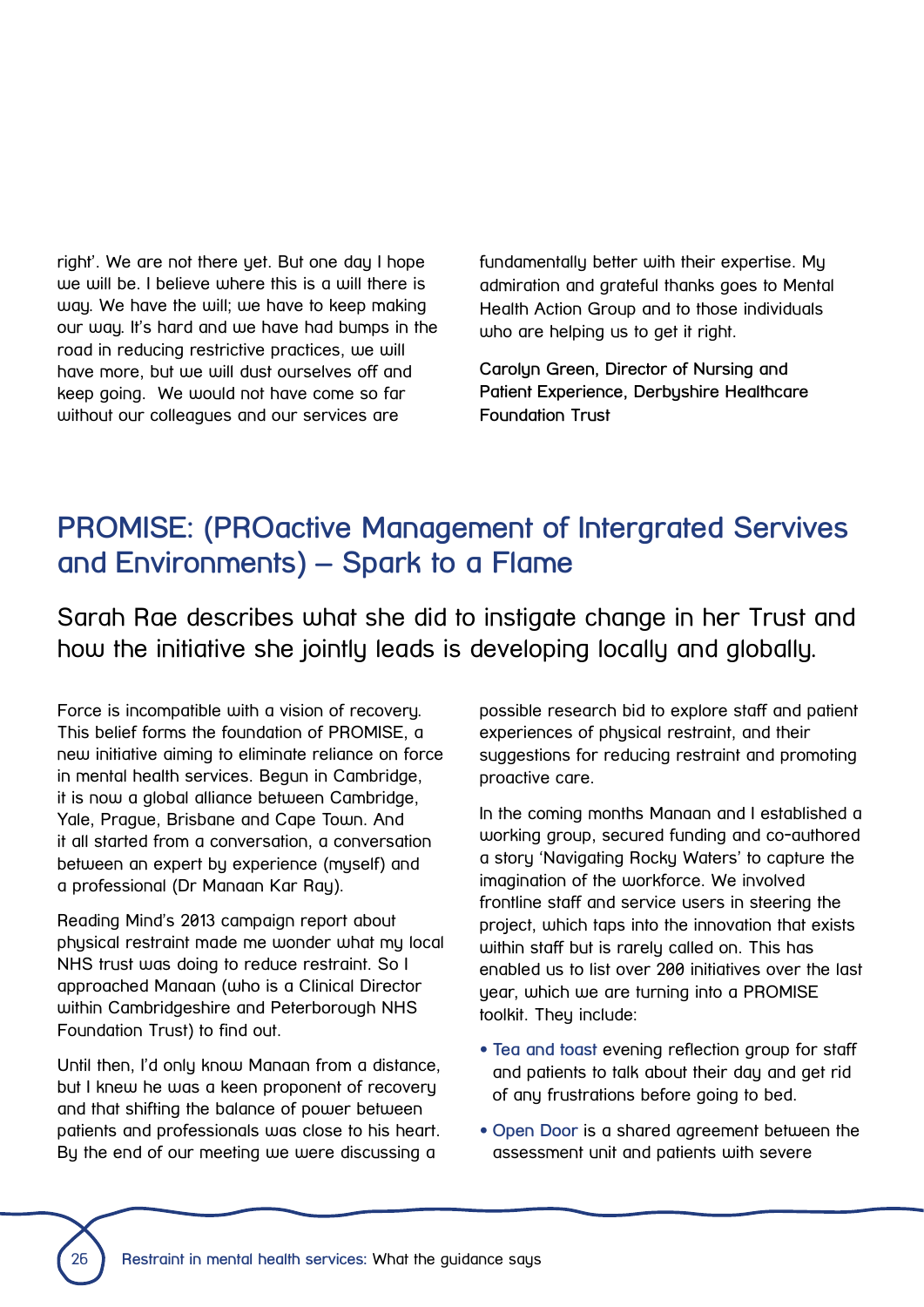personality disorder which allows them to request a 2 night admission when needed.

- **Comfort in a box** where people are supported to make their own box of things they personally find comforting and soothing
- **'No' audit** where staff reflect whenever they say no to a patient, to see if they can reframe and find a way to say yes.

The fact that the PROMISE project is co-led by a psychiatrist and someone with lived experience has had a tremendous impact on staff and management. It has enabled us to influence policy

and practice in a way that I could never have done as a lone campaigner. Looking back I feel it is important to put thought into who to approach. The person not only needs to have influence over services but also must have a passion for the kind of change you want to make. In my case I was pushing at an open door.

My advice to anyone who is thinking about approaching an organisation is to do their homework first and then give it a go because you never know what might transpire and every patient can be a catalyst for change.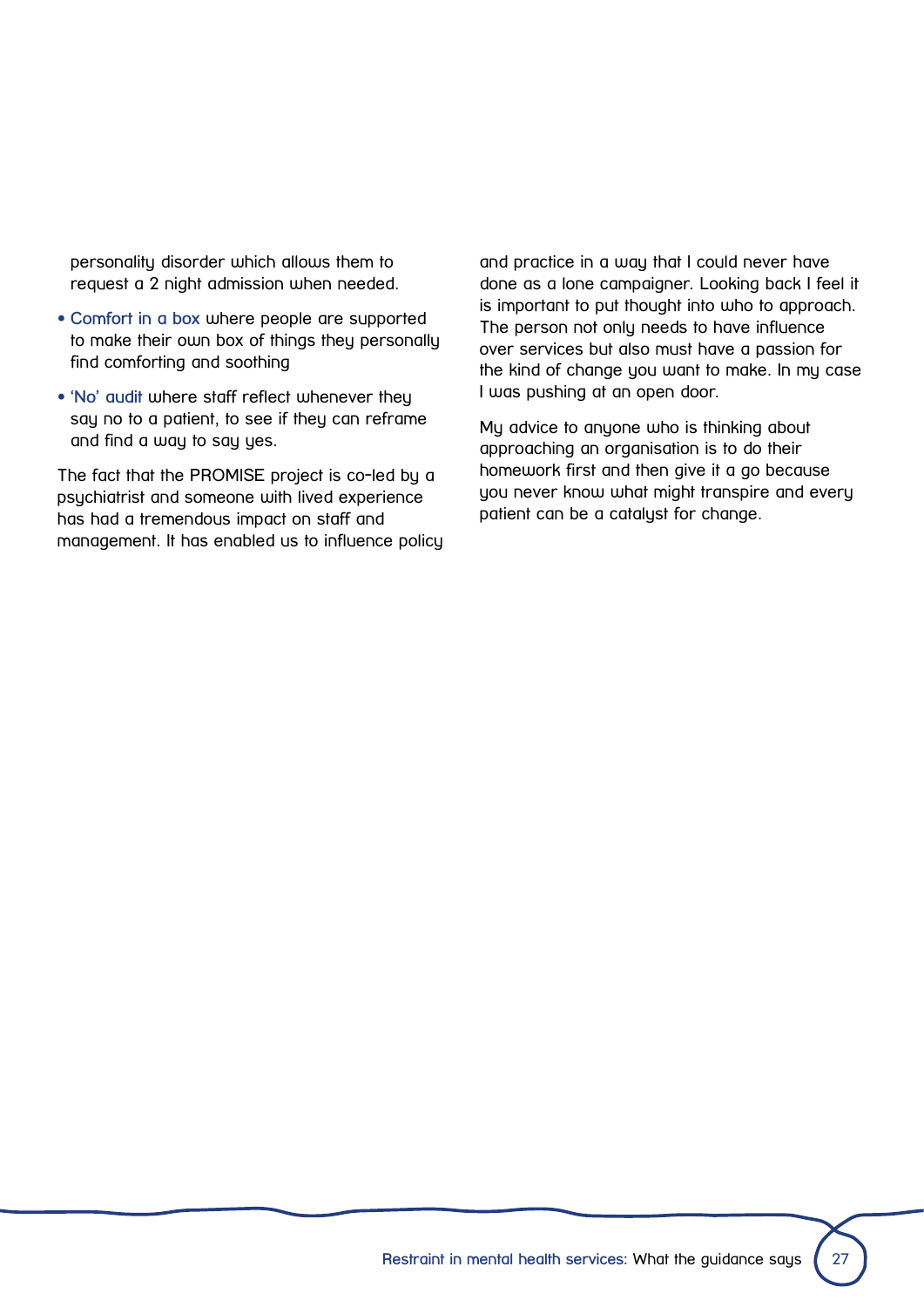# <span id="page-27-0"></span>Where can I find out more?

# **Mental health organisations**

#### **Mind**

[mind.org.uk](http://www.mind.org.uk)  020 8519 2122

**Mind Infoline** - 0300 123 3393, text 86463 9am to 6pm, Monday to Friday except bank holidays

**Mind Legal Line** - 0300 466 6463 9am to 6pm, Monday to Friday except bank holidays

#### **National Survivor User Network (NSUN)**

[nsun.org.uk](file:///Sam%20Charrington%20Design/MIND/LIAM/RESTRAINT%20GUIDE/nsun.org.uk) 020 7820 8982

## **Guidance in England**

#### **Positive and proactive care: reducing the need for restrictive interventions**

Department of Health, 2014

[gov.uk](http://www.gov.uk/government/publications/positive-and-proactive-care-reducing-restrictive-interventions) Department of Health, Richmond House, London SW1A 2NS

#### **Mental Health Act 1983: Code of Practice**

Department of Health, 2015, The Stationery Office Available at: [gov.uk](https://www.gov.uk) Order from the TSO on 0870 600 5522

**A positive and proactive workforce: A guide to workforce development for commissioners and employers seeking to minimise the use of restrictive practices in social care and health** Skills for Care, Skills for Health and Department of Health, 2014

#### [skillsforcare.org.uk](http://www.skillsforcare.org.uk/document-library/skills/restrictive-practices/a-positive-and-proactive-workforce-web.pdf)

Skills for Care 0113 245 1716 Skills for Health 0117 922 1155

#### **Briefing on Positive and proactive care: reducing the need for restrictive intervention**

Mental Health Network NHS Confederation with the Care Quality Commission, 2014

[nhsconfed.org](http://www.nhsconfed.org/~/media/Confederation/Files/Publications/Documents/Positive-and-proactive-care.pdf)

NHS Confederation 0870 444 5841

#### **Safeguarding service users from abuse and improper treatment**

Health and Social Care Act 2008 (Regulated Activities) Regulations 2014, Regulation 13 Care Quality Commission Fundamental Standards Available at: [cqc.org.uk](http://www.cqc.org.uk/content/regulation-13-safeguarding-service-users-abuse-and-improper-treatment)

#### **Meeting needs and reducing distress: management of clinically related challenging behaviour in NHS settings** NHS Protect, 2014 Guidance, information and training resources [nhsprotect.nhs.uk/reducingdistress](http://www.nhsprotect.nhs.uk/reducingdistress)

## **Guidance in Wales**

**Framework for restrictive physical intervention policy and practice** Welsh Assembly Government, 2005 [gov.wales](file:///Sam%20Charrington%20Design/MIND/LIAM/RESTRAINT%20GUIDE/gov.wales/caec/publications/childrenandyoungpeople/physicalintervention/frameworken.pdf?lang=en)

**All Wales Violence and Aggression Training Passport and Information Scheme** NHS Wales, 2004 [wales.nhs.uk](http://www.wales.nhs.uk/sites3/docmetadata.cfm?orgid=433&id=112270)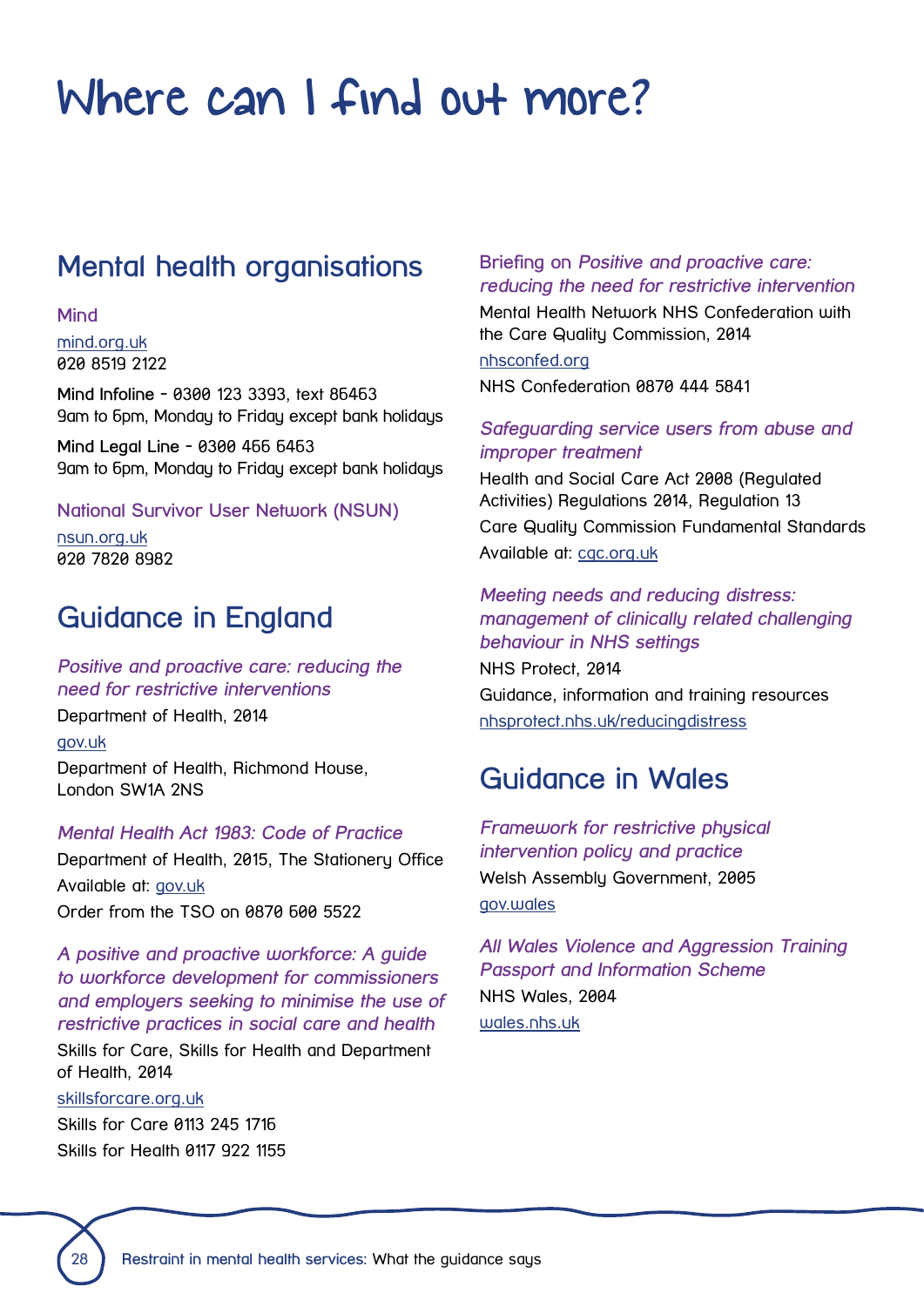<span id="page-28-0"></span>**Mental Health Act 1983: Code of Practice for Wales**  Welsh Assembly Government, 2008 [wales.nhs.uk](http://www.wales.nhs.uk/sites3/page.cfm?orgid=816&pid=33960) Copies from [mentalhealthandvulnerablegroups@](mailto:mentalhealthandvulnerablegroups@wales.gsi.gov.uk) [wales.gsi.gov.uk](mailto:mentalhealthandvulnerablegroups@wales.gsi.gov.uk) Currently being revised.

**Enquiries about these publications:** 0300 0603300 (English), 0300 0604400 (Welsh).

# **Guidance in England and Wales**

**Violence and aggression: short-term management in mental health, health and community settings (NICE guideline NG10)**

National Institute for Health and Care Excellence, 2015

[nice.org.uk](http://www.nice.org.uk/guidance/ng10) NICE 0300 323 0140

# **Good practice initiatives**

#### **4Pi National Involvement Standards**

National Survivor User Network (NSUN) 020 7820 8982 [nsun.org.uk](http://www.nsun.org.uk/about-us/our-work/national-involvement-partnership/)

#### **No Force First**

ImROC c/o Mental Health Network NHS Confederation 020 7799 8702 [imroc.org](http://www.imroc.org/)

**Positive and Safe champions network** [england.nhs.uk](http://www.england.nhs.uk/6cs/groups/positive-safe-champions/)

**PROMISE** [www.promise.global](http://www.promise.global/) 07519 735137

**RESPECT Training Solutions NAViGO** [respecttrainingsolutions.co.uk](http://respecttrainingsolutions.co.uk/) 01472 583030 [NAV.RespectTraining@nhs.net](mailto:NAV.RespectTraining%40nhs.net?subject=)

## **Restraint Reduction Network™** [restraintreductionnetwork.org](http://restraintreductionnetwork.org/) 0161 929 9777

#### **REsTRAIN YOURSELF**

Advancing Quality Alliance (AQuA) [aquanw.nhs.uk](http://www.aquanw.nhs.uk/packages/restrain-yourself/2988) AQuA@srft.nhs.uk 0161 206 8938

#### **Safewards**

The Section of Mental Health Nursing, PO Box 30, David Goldberg Building, Institute of Psychiatry, De Crespigny Park, Denmark Hill, London SE5 8AF

[safewards.net](http://www.safewards.net/)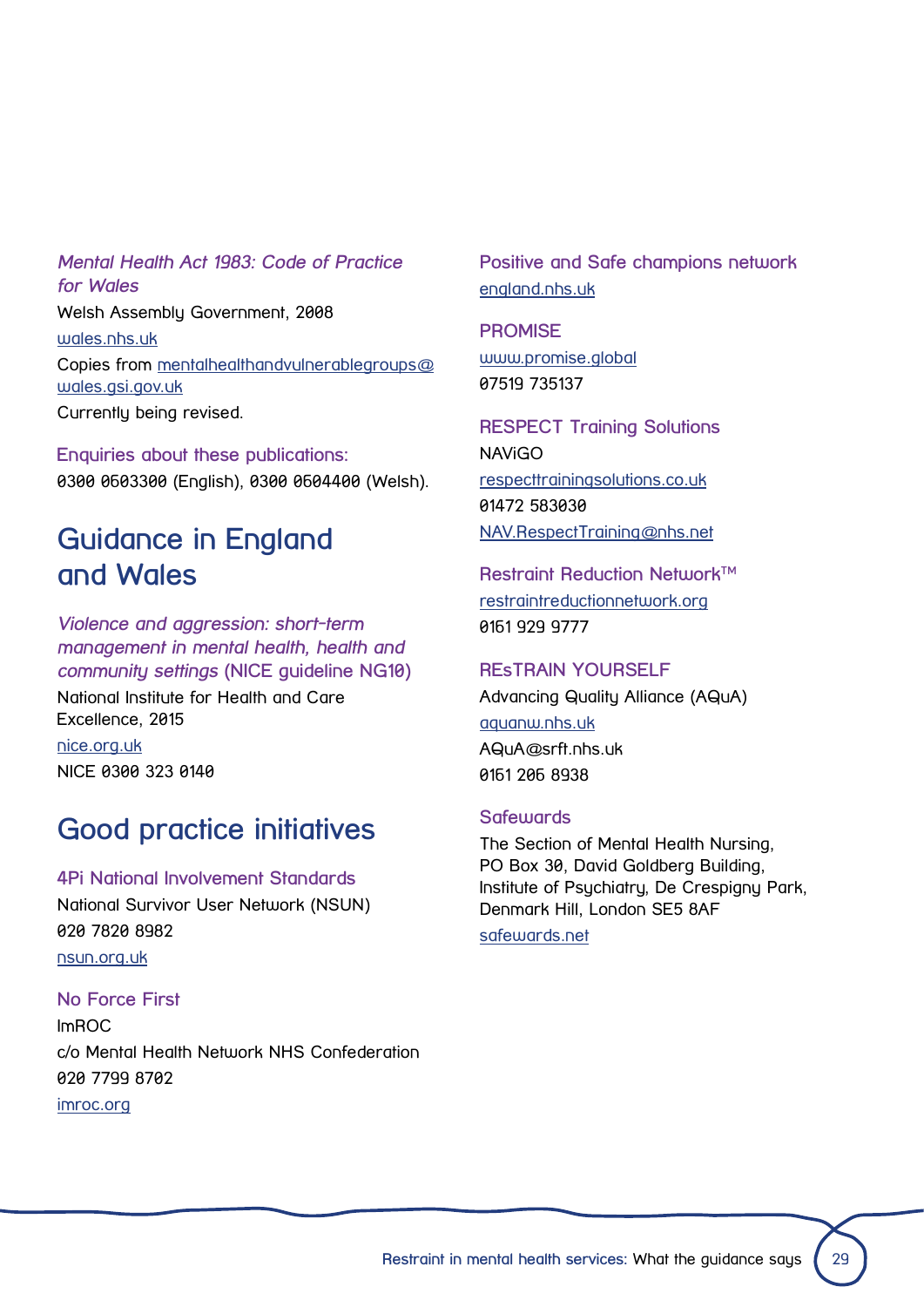# <span id="page-29-0"></span>Endnotes

1. Mental health crisis care: physical restraint in crisis, Mind 2013

2. Positive and proactive care, Department of Health 2014

3. Monitoring the Mental Health Act in 2013/14, Care Quality Commission 2015

4. Monitoring the Mental Health Act in 2014/15, Care Quality Commission 2015

5. Skills for Care and Skills for Health (2014) A positive and proactive workforce

6. Based on the definition in the Mental Health Act Code of Practice

7. Department of Health communication about this NHS Benchmarking Network data, 2015

8. Taken from responses to a Freedom of Information request by Mind Cymru.

9. Positive and proactive care says that prone restraint (face down on your front) should not be used deliberately. The Mental Health Act Code of Practice and NICE both strongly advise against it, but allow it.

10. Read about people's experiences of the Care Programme Approach in Gould, D. (2012) Service Users' Experiences of Recovery Under the 2008 Care Programme Approach, London: National Survivor User Network and Mental Health Foundation [nsun.org.uk/about-us/our-work/cpa](http://www.nsun.org.uk/about-us/our-work/cpa-and-recovery/)[and-recovery/](http://www.nsun.org.uk/about-us/our-work/cpa-and-recovery/)

11. You can plan for future care through advance decisions and advance statements – [mind.org.uk/](http://www.mind.org.uk/information-support/legal-rights/mental-capacity-act-2005/advance-decisions/#nine) [information-support/legal-rights/mental-capacity](http://www.mind.org.uk/information-support/legal-rights/mental-capacity-act-2005/advance-decisions/#nine)[act-2005/advance-decisions/#nine](http://www.mind.org.uk/information-support/legal-rights/mental-capacity-act-2005/advance-decisions/#nine)